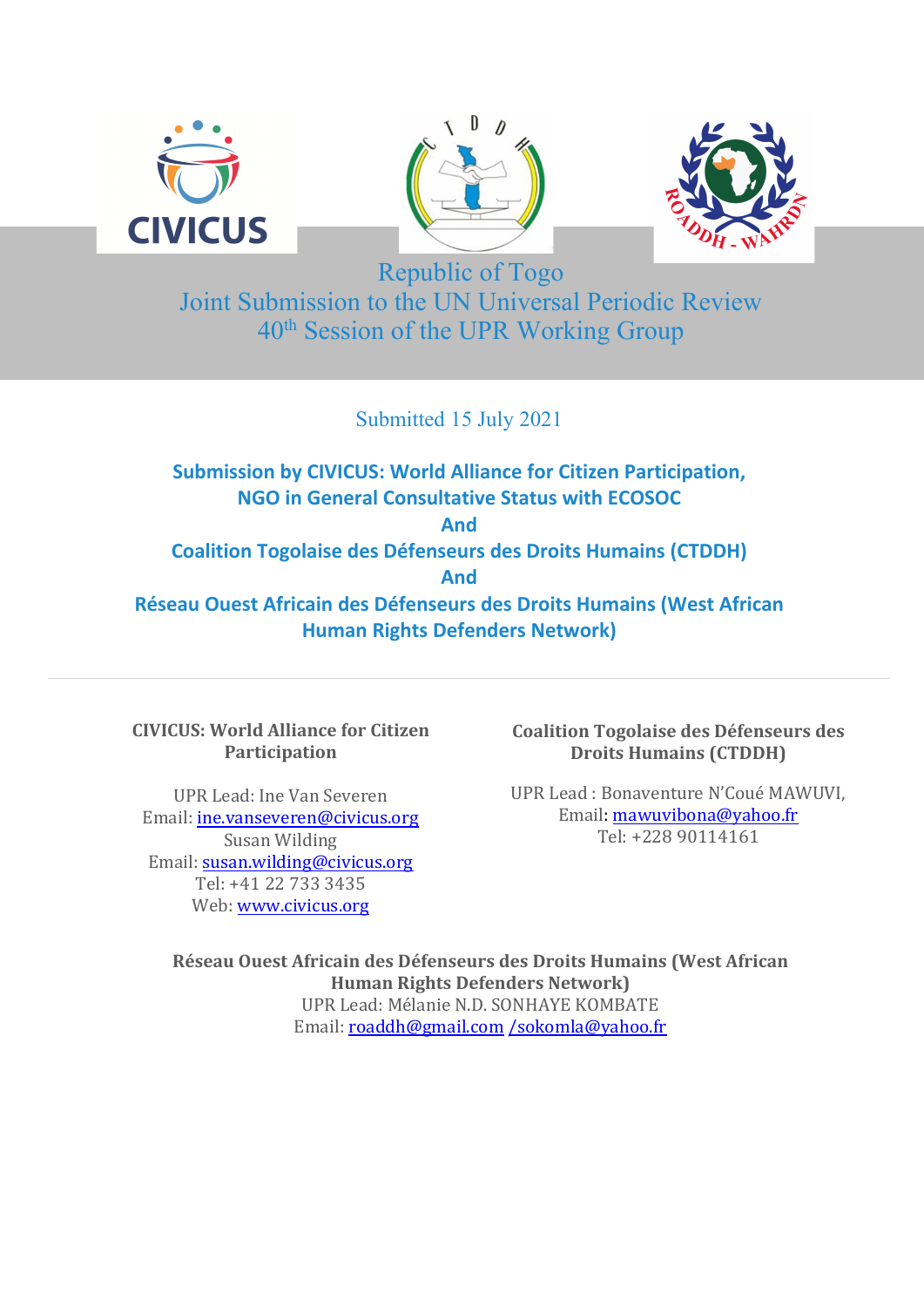#### **Introduction**

- **1.1** CIVICUS is <sup>a</sup> global alliance of civil society organisations (CSOs) and activists dedicated to strengthening citizen action and civil society around the world. Founded in 1993, CIVICUS has members in more than 180 countries throughout the world.
- **1.2** Coalition Togolaise des Défenseurs des Droits Humains (CTDDH) is <sup>a</sup> coalition of non-denominational, non-political associations created on 12 April 2002. Its objective is to create <sup>a</sup> framework of protection of human rights defenders (HRDs) through its activities. CTDDH consists of 20 organisations, including Amnesty International Togo and Action des Chrétiens pour l'Abolition de la Torture (ACAT-Togo). It is <sup>a</sup> member of the West African Human Rights Defenders Network (WAHRDN/ROADDH).
- **1.3** WAHRDN/ROADDH is <sup>a</sup> CSO that works to promote the work of HRDs. It is made up of national coalitions of human rights and individual focal points. It covers the 15 Economic Community of West African States (ECOWAS) member states and Mauritania. It has Observer Status at the African Commission on Human and Peoples' Rights (ACHPR) and is <sup>a</sup> member of the Executive Committee of the NGO Forum at the ACHPR.
- **1.4** In this submission, the authors examine the Government of Togo'<sup>s</sup> compliance with its international human rights obligations to create and maintain <sup>a</sup> safe and enabling environment for civil society. Specifically, we analyse Togo'<sup>s</sup> fulfilment of the rights to the freedoms of association, peaceful assembly and expression and unwarranted restrictions on HRDs since its previous UPR examination in October 2016. To this end, we assess Togo's implementation of recommendations received during the 2<sup>nd</sup> UPR cycle relating to these issues and provide <sup>a</sup> number of follow-up recommendations.
- **1.5** During the 2<sup>nd</sup> UPR cycle, the Government of Togo received 11 recommendations relating to the space for civil society (civic space). Of these recommendations, seven were accepted and four were noted. An evaluation of <sup>a</sup> range of legal sources and human rights documentation addressed in subsequent sections of this submission demonstrates that the Government of Togo has not implemented any of these recommendations relating to civic space. The governmen<sup>t</sup> has persistently failed to address unwarranted restrictions on civic space since its last UPR examination and particularly acute implementation gaps were found with regard to the rights to the freedoms of expression and peaceful assembly and the state'<sup>s</sup> duty to protect.
- **1.6** Civic space has been collapsing in Togo since <sup>a</sup> crackdown on anti-government opposition protests in 2017-2018, which demanded <sup>a</sup> return to the provisions of the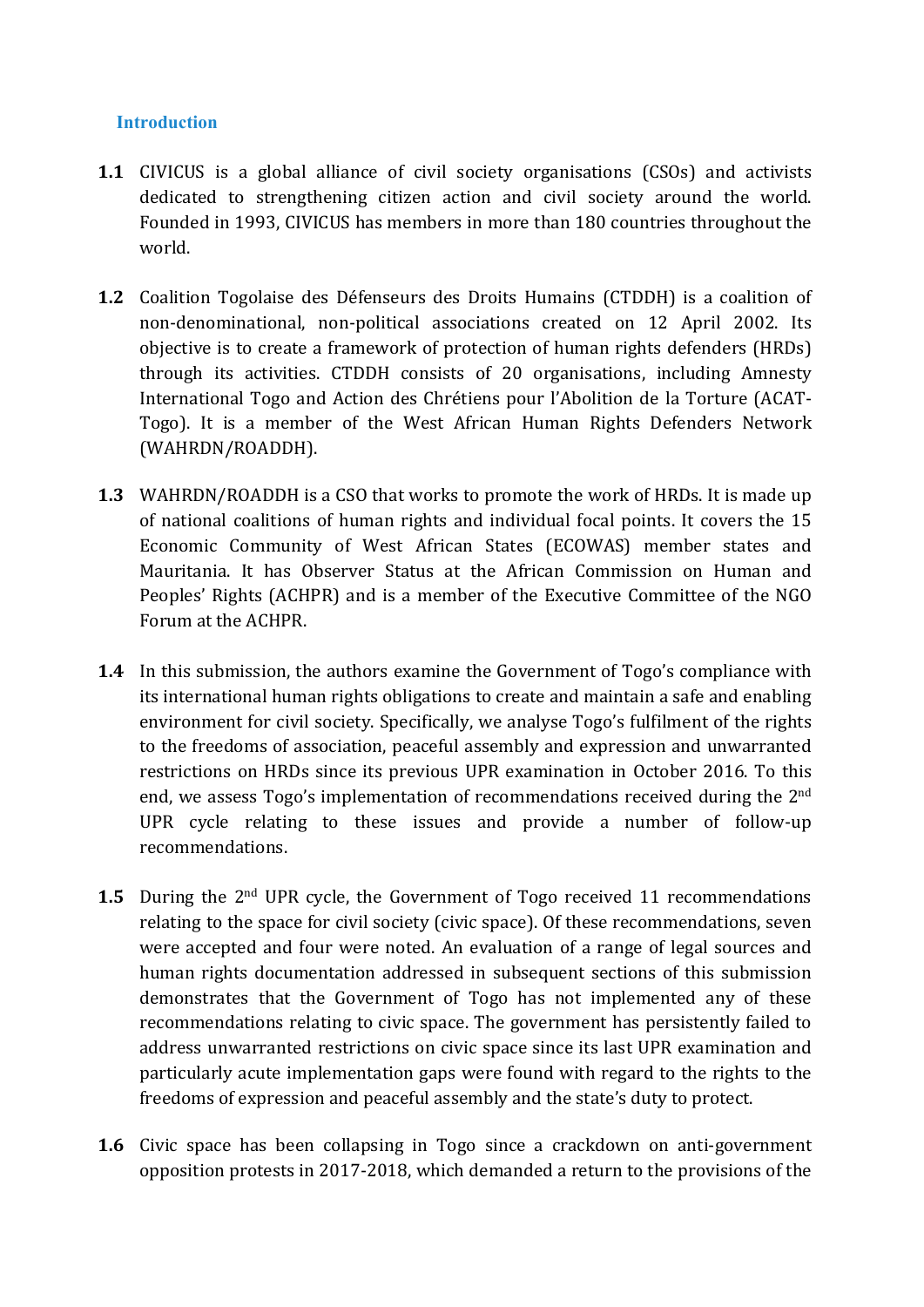1992 constitution that included <sup>a</sup> two-term limit for presidents. We have been deeply concerned by the civic space violations since 2017, which include the killing of protesters, the arrest and prosecution of HRDs, journalists and pro-democracy activists, the banning of civil society and opposition protests, the suspension of media outlets, regular disruption of access to the internet and social media and the adoption of restrictive legislation.

- **1.7** As <sup>a</sup> result of these multiple attacks, civic space in Togo is currently classified as 'repressed' by the CIVICUS Monitor, indicating the existence of severe civic space restrictions. 1
	- Section 2 of this submission examines Togo's implementation of UPR recommendations and compliance with international human rights standards concerning the freedom of association.
	- Section 3 examines Togo'<sup>s</sup> implementation of UPR recommendations and compliance with international human rights standards related to the protection of HRDs, civil society activists and journalists.
	- Section 4 examines Togo'<sup>s</sup> implementation of UPR recommendations and compliance with international human rights standards concerning the freedom of expression, media freedom and access to information.
	- Section 5 examines Togo's implementation of UPR recommendations and compliance with international human rights standards related to the freedom of peaceful assembly.
	- Section 6 contains recommendations to address the concerns raised and advance implementation of recommendations under the 2<sup>nd</sup> cycle.
	- An annex on the implementation of  $2<sup>nd</sup>$  cycle UPR recommendations related to civic space is in Section 7.

# **2. Freedom of association**

- **2.1** During Togo'<sup>s</sup> examination under the 2nd UPR cycle, the governmen<sup>t</sup> received two recommendations on the right to the freedom of association and creating an enabling environment for CSOs. Both were noted by the Government of Togo and neither have been implemented.
- **2.2** Article 30 of the 2019 Constitution of the Fifth Republic guarantees the right to the freedom of association.<sup>2</sup> Article 22 of the International Covenant on Civil and Political Rights (ICCPR), to which Togo is <sup>a</sup> state party, also guarantees the freedom of association. However, despite these commitments, the governmen<sup>t</sup> has undermined the freedom of association by delaying CSO registration processes,

<sup>&</sup>lt;sup>1</sup> CIVICUS Monitor: Togo, [https://monitor.civicus.org/country/togo](https://monitor.civicus.org/country/togo/).

<sup>2</sup> 1992 Constitution as amended in 2007 and 2019.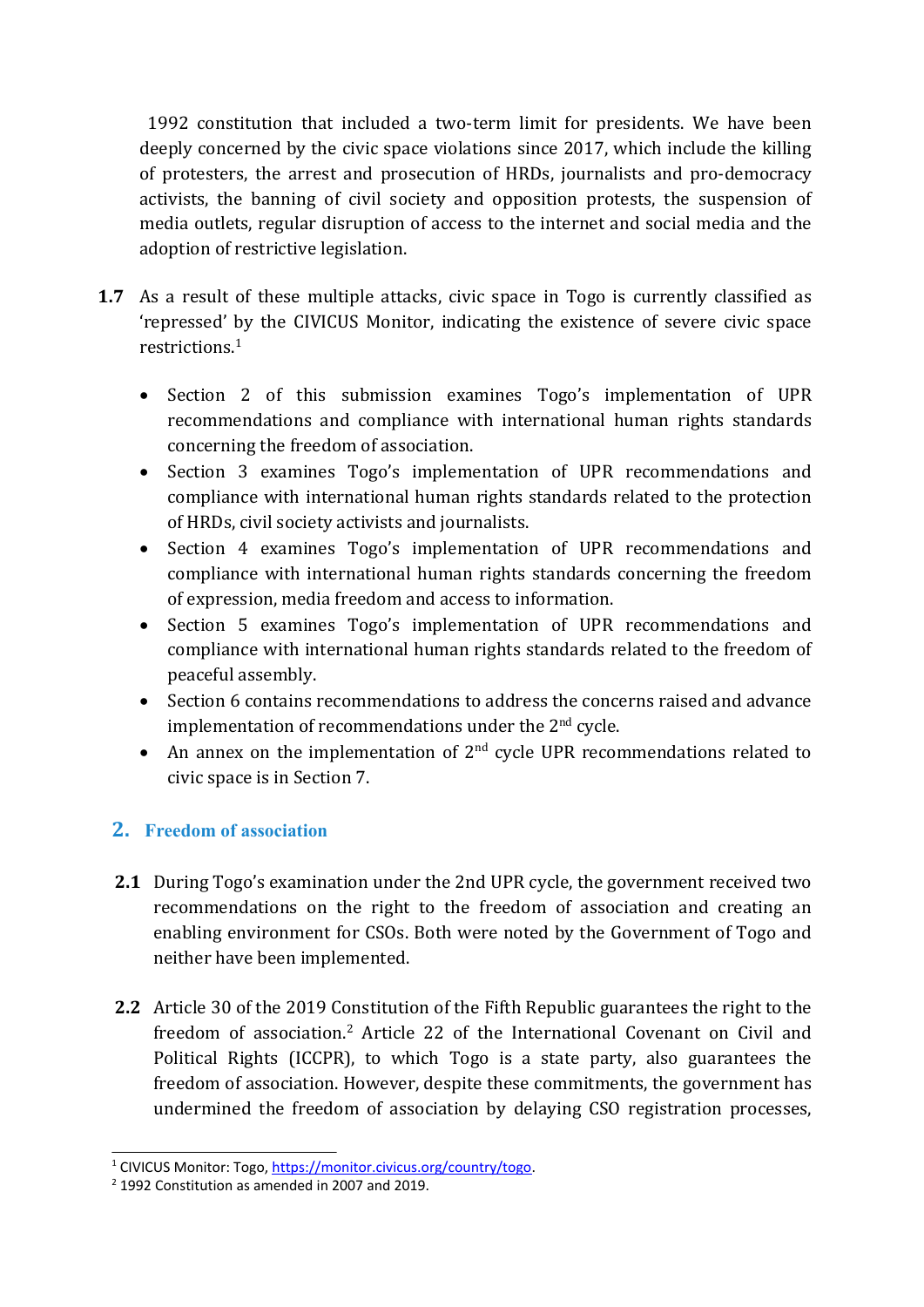interfering in the activities of pro-democracy and human rights CSOs and preventing CSO meetings.

- **2.3** Freedom of association is regulated through the 1901 French Law on Associations, made applicable in Togo by decree 46-432 of 13 March 1946. It contains unwarranted restrictions. According to the Law'<sup>s</sup> article 3, legal registration of an association can be denied if its objectives or purposes are deemed to contravene 'morality or aims to undermine the integrity of the national territory and the good republican form of the government'. These are overly vague concepts that can be used to deny legal registration to associations working on topics considered sensitive.
- **2.4** Additionally, articles 39 and 40 of Law 009-2019 on National Security allow the Minister of Territorial Administration, and under certain conditions local authorities, to suspend the activities of associations and the closure of meeting places in case of 'risks of serious violations of public order'.
- **2.5** A draft Law on Association was adopted by the Council of Ministers in April 2016. 3 If approved, the governmen<sup>t</sup> could, in the Council of Ministers, dissolve an association without judicial intervention. Additionally, the draft law does not recognise informal associations. Further, the draft law states that associations must respect national laws and morals, <sup>a</sup> provision that could be used to discriminate against LGBTQI+ people, as consensual same-sex relations remain criminalised under the Penal Code, adopted on 3 November 2015. 4 The draft law has not yet been passed by the National Assembly.
- **2.6** The freedom of association has been undermined by delays to CSO registration processes and interference in the activities of pro-democracy and human rights CSOs. 5 Several CSOs reported having had difficulties in registering their associations. The anti-torture organisation Association des Victimes de Torture du Togo, for example, has been waiting for the receipt of its declaration of registration since 2012, undermining its ability to raise funds, particularly from international donors. $^6$
- **2.7** Prior to the disputed presidential elections in February 2020, the authorities denied or revoked accreditation to CSOs to observe the elections. On 17 February 2020, the Commission électorale nationale indépendante, Togo'<sup>s</sup> national electoral commission, withdrew the accreditation of civil society platform Concertation nationale de la société civile (CNSC) on grounds of 'interference' in the electoral

<sup>&</sup>lt;sup>3</sup> 'Togo: une nouvelle loi inquiète les associations', RFI, 13 April 2016, [https://www.rfi.fr/fr/afrique/20160413](https://www.rfi.fr/fr/afrique/20160413-togo-loi-inquiete-associations) [togo-loi-inquiete-associations](https://www.rfi.fr/fr/afrique/20160413-togo-loi-inquiete-associations).

<sup>4</sup> 'Civic space backsliding ahead of elections in Francophone West Africa', CIVICUS, October 2020, [https://civicus.org/documents/reports-and-publications/eena-reports/west-africa-report-2020\\_en.pdf](https://civicus.org/documents/reports-and-publications/eena-reports/west-africa-report-2020_en.pdf). 5 CIVICUS, October 2020, op. cit.

 $6$  Ibid.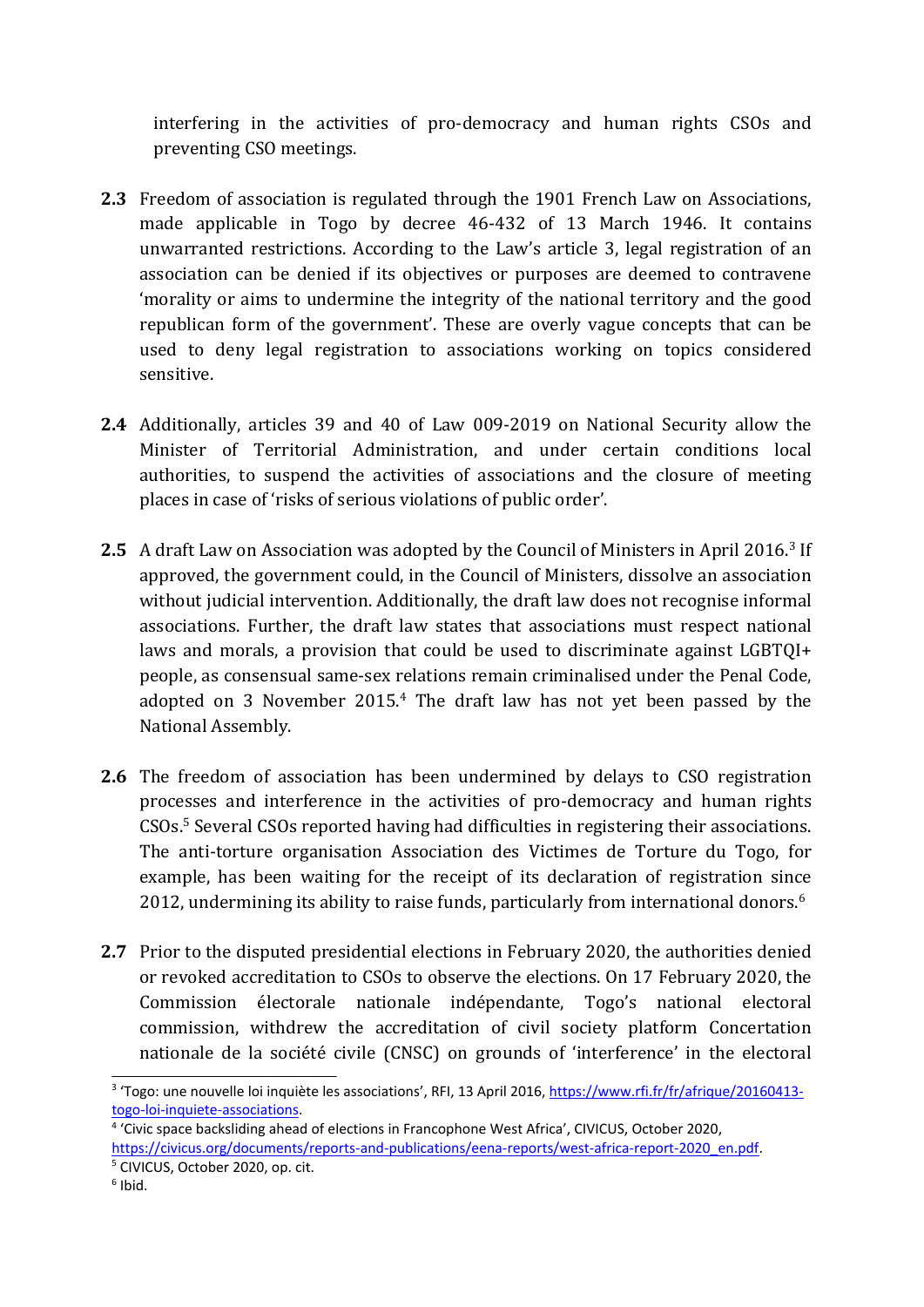process. 7 Three staff members of the US-based National Democratic Institute who were in Togo to assist CNSC were expelled from the country.<sup>8</sup> In January 2020, the Episcopal Council for Justice and Peace (CEJP) of the Catholic Church saw its application for observing the elections rejected. The Minister of Territorial Administration, Payadowa Boukpessi, accused CEJP of <sup>a</sup> lack of neutrality and transparency in its finances, citing the 'clear partisan positions on the political situation our country has known since August 2017'. 9

- **2.8** The authorities, via the Ministry of Territorial Administration, Decentralisation and Development of Territories, have on several occasions prevented CSO meetings and events from taking place. On 18 July 2020, security forces prevented an event to launch the pro-democracy organisation Mouvement Conscience Mandela (MCM) taking place at <sup>a</sup> hotel in Lomé, claiming the organisation had no legal basis. <sup>10</sup> MCM was created in 2018 and had submitted its registration documents but had not received its receipt of registration from the authorities.<sup>11</sup> On 29 May 2018, a press conference in Lomé by CSO Association pour la Promotion de l'Etat de Droit (APED) on how to end the political crisis was prevented by security forces, which claimed that APED had no legal basis. 12
- **2.9** On 30 July 2018, the authorities threatened human rights organisation Ligue Togolaise des Droits de l'Homme (LTDH) with judicial prosecution following the publication of LTDH'<sup>s</sup> report on human rights violations related to the antigovernmen<sup>t</sup> opposition protests that started in August 2017 (see 5.5). In <sup>a</sup> statement, the Togolese governmen<sup>t</sup> said that the report is '<sup>a</sup> partisan balance and devoid of objective foundation', further reserving the right 'to take legal action in

<sup>&</sup>lt;sup>7</sup> 'Présidentielle au Togo: un groupe de la société civile perd le droit de déployer des observateurs', VOA Afrique, 19 February 2020, [https://www.voaafrique.com/a/pr%C3%A9sidentielle-au-togo-un-groupe-de-la](https://www.voaafrique.com/a/pr%C3%A9sidentielle-au-togo-un-groupe-de-la-soci%C3%A9t%C3%A9-civile-perd-le-droit-de-d%C3%A9ployer-des-observateurs/5295222.html)[soci%C3%A9t%C3%A9-civile-perd-le-droit-de-d%C3%A9ployer-des-observateurs/5295222.html](https://www.voaafrique.com/a/pr%C3%A9sidentielle-au-togo-un-groupe-de-la-soci%C3%A9t%C3%A9-civile-perd-le-droit-de-d%C3%A9ployer-des-observateurs/5295222.html).

<sup>8</sup> 'Statement on Expulsion of NDI staff from Togo and Restrictions on Election Monitoring', National Democratic Institute, 20 February 2020, [https://www.ndi.org/publications/statement-expulsion-ndi-staff-togo-and](https://www.ndi.org/publications/statement-expulsion-ndi-staff-togo-and-restrictions-election-monitoring)[restrictions-election-monitoring](https://www.ndi.org/publications/statement-expulsion-ndi-staff-togo-and-restrictions-election-monitoring).

<sup>9</sup> 'Au Togo, des voix chrétiennes se prononcent sur la présidentielle du 22 février', La Croix, 30 January 2020, [https://www.la-croix.com/Religion/Catholicisme/Monde/Au-Togo-voix-chretiennes-prononcent](https://www.la-croix.com/Religion/Catholicisme/Monde/Au-Togo-voix-chretiennes-prononcent-presidentielle-22-fevrier-2020-01-30-1201075283)[presidentielle-22-fevrier-2020-01-30-1201075283](https://www.la-croix.com/Religion/Catholicisme/Monde/Au-Togo-voix-chretiennes-prononcent-presidentielle-22-fevrier-2020-01-30-1201075283).

 $^{10}$  'Togo – Les forces de l'ordre empêchent le lancement du Mouvement Conscience Mandela', iciLome.com, [https://news.icilome.com/?idnews=885116/togo-les-forces-de-l-ordre-empechent-le-lancement-du](https://news.icilome.com/?idnews=885116/togo-les-forces-de-l-ordre-empechent-le-lancement-du-mouvement-conscience-mandela)[mouvement-conscience-mandela](https://news.icilome.com/?idnews=885116/togo-les-forces-de-l-ordre-empechent-le-lancement-du-mouvement-conscience-mandela).

<sup>11</sup> 'Togo: la police perturbe la naissance du "Mouvement Conscience Mandela"', TogoBreakingNews.info, 19 July 2020, [https://togobreakingnews.info/togo-la-police-perturbe-la-naissance-du-mouvement-conscience](https://togobreakingnews.info/togo-la-police-perturbe-la-naissance-du-mouvement-conscience-mandela/?print=print)[mandela](https://togobreakingnews.info/togo-la-police-perturbe-la-naissance-du-mouvement-conscience-mandela/?print=print).

<sup>&</sup>lt;sup>12</sup> 'La Conférence de presse au CESAL du trio d'advocats Degli-Ajavon-Djovi-Gally empêchée par des gendarmes', aLome.com, 29 May 2018, [http://news.alome.com/p/73259.html;](http://news.alome.com/p/73259.html) 'Ce que cache la dernière interdiction de la conference de presse de Togo Debout', Togoweb.net, 8 June 2018, [https://togoweb.org/ce](https://togoweb.org/ce-que-cache-la-derniere-interdiction-de-la-conference-de-presse-de-togo-debout/)[que-cache-la-derniere-interdiction-de-la-conference-de-presse-de-togo-debout](https://togoweb.org/ce-que-cache-la-derniere-interdiction-de-la-conference-de-presse-de-togo-debout/).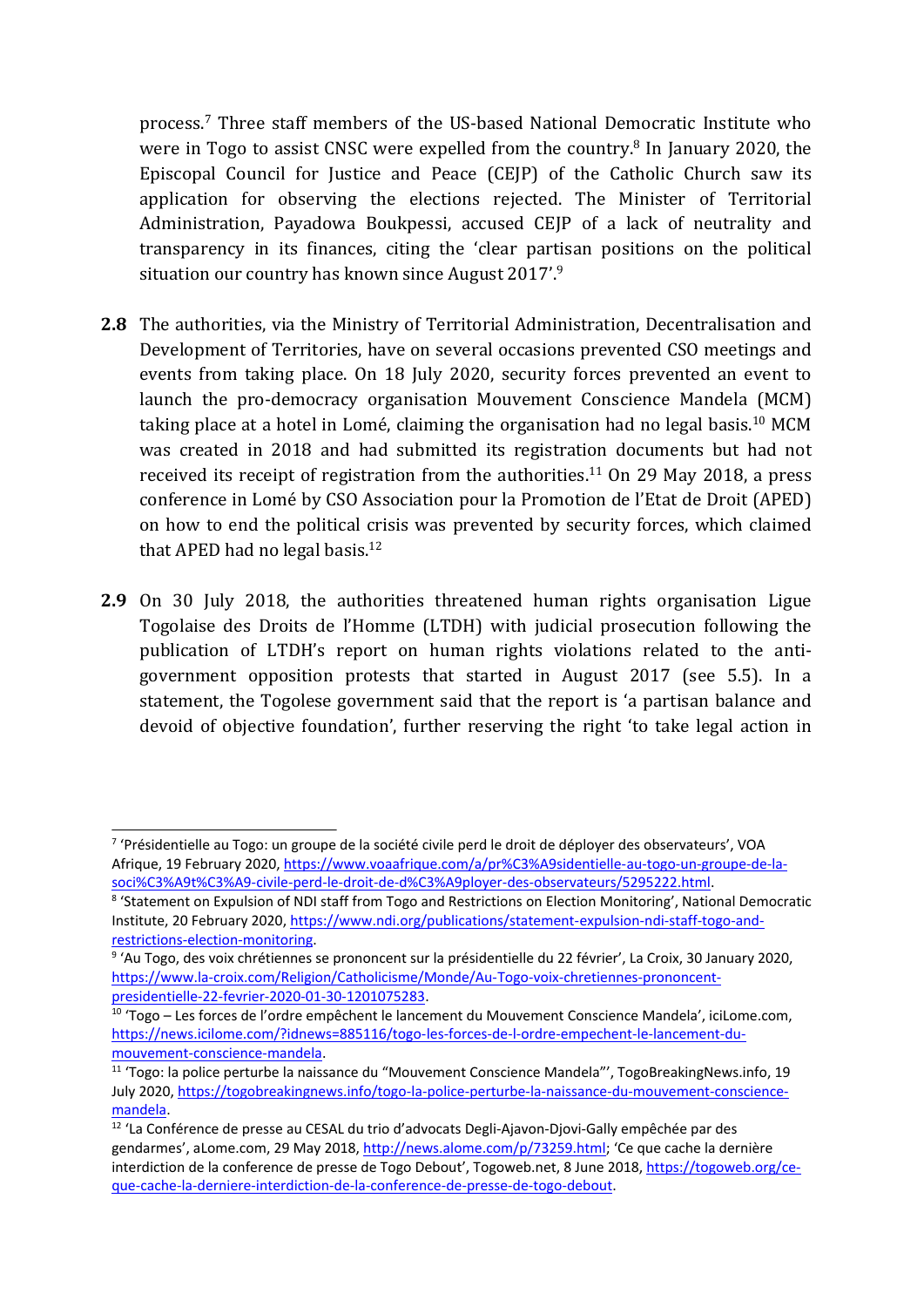this case after a complete analysis of the said report'.<sup>13</sup>

## **3. Harassment, intimidation and attacks against human rights defenders, civil society activists and journalists**

- **3.1** Under Togo'<sup>s</sup> previous UPR examination, the governmen<sup>t</sup> received two recommendations on the protection of HRDs, civil society representatives and journalists. The governmen<sup>t</sup> committed to 'improve access to justice for women through legal aid and ensure that women human rights defenders can work safely and are not hindered in their activities'. One recommendation was accepted and one was noted. However, as examined in this section, the governmen<sup>t</sup> has not implemented either recommendation.
- **3.2** Article 12 of the UN Declaration on Human Rights Defenders mandates states to take the necessary measures to ensure the protection of HRDs. The ICCPR further guarantees the freedoms of association, peaceful assembly and expression. However, in spite of these protections, HRDs, trade unionists and journalists are frequently subjected to intimidation, harassment, arbitrary arrests and judicial prosecution under <sup>a</sup> range of restrictive laws such as the Penal Code and the Cybersecurity Law.
- **3.3** Several trade unionists of the newly formed Syndicat des Enseignants du Togo (SET) were arrested between 17 and 19 January 2021 following <sup>a</sup> call for <sup>a</sup> teachers' strike, sending shockwaves through the trade union movement and motivating others to go into hiding.<sup>14</sup> On 20 January 2021, gendarmes entered the officers of trade union organisation Synergie des Travailleurs du Togo (STT), interrupted <sup>a</sup> meeting and arrested four trade unionists, including three SET officials, without an arrest warrant. The three were at the STT'<sup>s</sup> offices as it had offered to act as <sup>a</sup> mediator between SET and the government. 15 A total of eight trade unionists were arrested, seven of whom were released under judicial control on 22 January. The trade unionists were reportedly accused of forgery and the use of false documents. $^{16}$ On 22 May 2021, security forces dispersed the constitutive general assembly of SET at <sup>a</sup> hotel in the Lomé neighbourhood of Kégué, briefly detained several attendees

<sup>14</sup> 'Togo: multiplication des arrestations de syndicalistes', RFI, 22 January 2021, <https://www.rfi.fr/fr/afrique/20210122-togo-multiplication-des-arrestations-de-syndicalistes>.

<sup>&</sup>lt;sup>13</sup> 'Togo: des membres de la LTDH menacés de poursuites judiciaires', International Federation for Human Rights, 6 August 2018, [https://www.fidh.org/fr/themes/defenseurs-des-droits-humains/togo-des-membres](https://www.fidh.org/fr/themes/defenseurs-des-droits-humains/togo-des-membres-de-la-ltdh-menaces-de-poursuites-judiciaires)[de-la-ltdh-menaces-de-poursuites-judiciaires](https://www.fidh.org/fr/themes/defenseurs-des-droits-humains/togo-des-membres-de-la-ltdh-menaces-de-poursuites-judiciaires).

<sup>&</sup>lt;sup>15</sup> 'Communiqué de presse. Synergie-Togo dénonce l'arrestation de syndicalistes et les entraves au libertés au Togo', Synergie-Togo, 22 January 2021, [https://www.synergietogo.com/synergie-togo-denonce-larrestation](https://www.synergietogo.com/synergie-togo-denonce-larrestation-de-syndicalistes-et-les-entraves-aux-libertes-au-togo/)[de-syndicalistes-et-les-entraves-aux-libertes-au-togo](https://www.synergietogo.com/synergie-togo-denonce-larrestation-de-syndicalistes-et-les-entraves-aux-libertes-au-togo/).

<sup>&</sup>lt;sup>16</sup> 'Togo: Levée de boucliers de la STT après des arrestations de syndicalistes', Koaci, 22 January 2021, [https://www.koaci.com/article/2021/01/22/togo/societe/togo-levee-de-boucliers-de-la-stt-apres-des](https://www.koaci.com/article/2021/01/22/togo/societe/togo-levee-de-boucliers-de-la-stt-apres-des-arrestations-de-syndicalistes_148285.html)[arrestations-de-syndicalistes\\_148285.html](https://www.koaci.com/article/2021/01/22/togo/societe/togo-levee-de-boucliers-de-la-stt-apres-des-arrestations-de-syndicalistes_148285.html).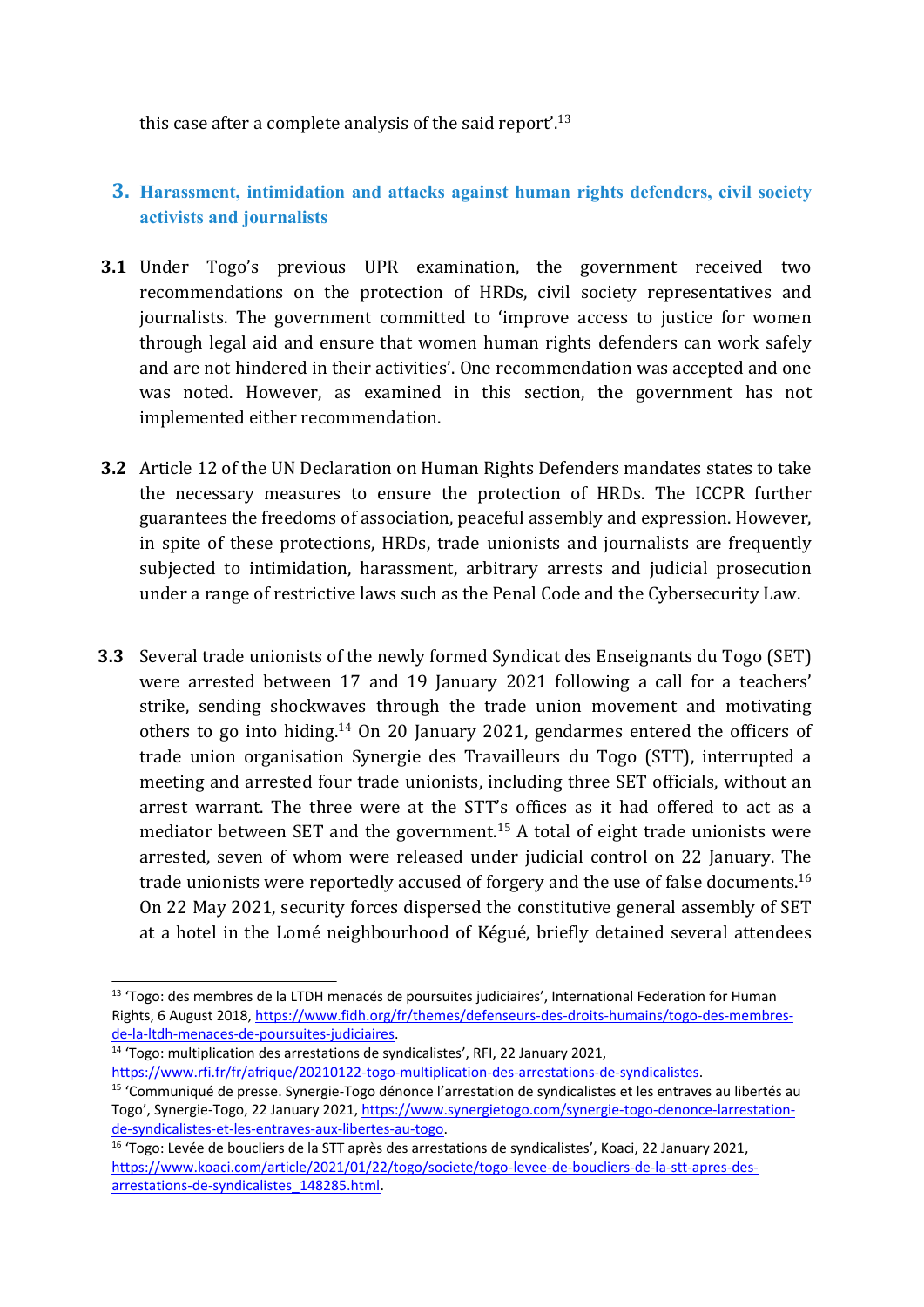and reportedly confiscated six motorcycles from participants. 17

- **3.4** On 21 April 2020, two HRDs of the human rights organisation Collectif des associations contre l'impunité au Togo, Kossi Béni Okouto and Degboe Mawuena Doudji and journalist Teko-Ahatefou Aristo of online news site Togo Actualité were detained when they were in the vicinity of the residence of opposition leader Agbéyomé Kodjo to observe and report on Kodjo'<sup>s</sup> arrest. They were held at the Central Research and Criminal Investigation Services and released later that day.<sup>18</sup>
- **3.5** On 19 January 2019, the Criminal Court of Lomé sentenced pro-democracy activist Folly Satchivi of the movement En aucun cas to <sup>a</sup> prison sentence of 36 months, of which 12 months were suspended, on charges of 'glorification of crimes and offences' and 'aggravated disturbance of public order' under articles 552-1 and 495-3 of the Penal Code. He was acquitted on the additional charge of 'rebellion'.<sup>19</sup> Satchivi was arrested on 22 August 2018 while on his way to the office of <sup>a</sup> CSO where he was to hold <sup>a</sup> press conference that was deemed illegal by the authorities.<sup>20</sup> In October 2019, the sentence was reduced on appeal to 28 months, of which six months were suspended.<sup>21</sup> Satchivi was released from prison on 16 October 2019 following <sup>a</sup> presidential pardon. 22
- **3.6** In October 2019, three activists of regional pro-democracy movement Tournons la Page (TLP) – Alexandre Didier Amani of TLP Côte d'Ivoire and Karim Tanko and Maikoul Zodi of TLP Niger – were denied entry to Togo. The three activists were due to attend the ceremony of two Togolese civil society groups joining the TLP

<sup>&</sup>lt;sup>17</sup> 'Des enseignants dispersés à Lomé par les forces de sécurité', TogoBreakingNews, 22 May 2021, [https://togobreakingnews.info/des-enseignants-disperses-a-lome-par-les-forces-de-securite](https://togobreakingnews.info/des-enseignants-disperses-a-lome-par-les-forces-de-securite/); 'Dispersion de l'Assemblée Générale du syndicat des enseignants du Togo: Les FDR dénoncent une "violation grave et inacceptable de la liberté syndicale"', Afrik Soir, 26 May 2021, [https://afriksoir.net/societe/dispersion-de](https://afriksoir.net/societe/dispersion-de-lassemblee-generale-du-syndicat-des-enseignants-du-togo-les-fdr-denoncent-une-violation-grave-et-inacceptable-de-la-liberte-syndicale)[lassemblee-generale-du-syndicat-des-enseignants-du-togo-les-fdr-denoncent-une-violation-grave-et](https://afriksoir.net/societe/dispersion-de-lassemblee-generale-du-syndicat-des-enseignants-du-togo-les-fdr-denoncent-une-violation-grave-et-inacceptable-de-la-liberte-syndicale)[inacceptable-de-la-liberte-syndicale](https://afriksoir.net/societe/dispersion-de-lassemblee-generale-du-syndicat-des-enseignants-du-togo-les-fdr-denoncent-une-violation-grave-et-inacceptable-de-la-liberte-syndicale).

<sup>&</sup>lt;sup>18</sup> 'Togo: le CACIT dénonce l'arrestation des défenseurs des droits de l'homme', Africa Rendez-vous, 30 Apri 2020, [https://www.africardv.com/politic/togo-le-cacit-denonce-larrestation-des-defenseurs-des-droits-de](https://www.africardv.com/politic/togo-le-cacit-denonce-larrestation-des-defenseurs-des-droits-de-lhomme/)[lhomme](https://www.africardv.com/politic/togo-le-cacit-denonce-larrestation-des-defenseurs-des-droits-de-lhomme/); 'Togo: les autorités doivent de toute urgence protéger les défenseurs des droits humains', West Africa Human Rights Defenders Network, 4 May 2020, [https://africandefenders.org/fr/togo-les-autorites](https://africandefenders.org/fr/togo-les-autorites-doivent-de-toute-urgence-proteger-les-defenseurs-des-droits-humains/)[doivent-de-toute-urgence-proteger-les-defenseurs-des-droits-humains](https://africandefenders.org/fr/togo-les-autorites-doivent-de-toute-urgence-proteger-les-defenseurs-des-droits-humains/).

<sup>&</sup>lt;sup>19</sup> 'Lourde peine pour un jeune activiste accusé d'apologie de crime', RFI, 17 January 2019, <https://www.rfi.fr/fr/afrique/20190116-togo-folly-satchivi-peine-prison-jeune-activiste-accuse-apologie-crime>. <sup>20</sup> 'Arrestation de l'activiste Folly Satchivi du mouvement "En aucun cas"', RFI, 23 August 2018,

<https://www.rfi.fr/fr/afrique/20180822-togo-arrestation-activiste-folly-satchivi-mouvement-aucun-cas>.

<sup>21</sup> 'La Cour d'Appel maintient Folly Satchivi en prison pour 8 mois encore', iciLome.com, 10 October 2019, [https://news.icilome.com/?idnews=874365/la-cour-d-appel-maintient-folly-satchivi-en-prison-pour-8](https://news.icilome.com/?idnews=874365/la-cour-d-appel-maintient-folly-satchivi-en-prison-pour-8-moisencore) [moisencore](https://news.icilome.com/?idnews=874365/la-cour-d-appel-maintient-folly-satchivi-en-prison-pour-8-moisencore).

<sup>&</sup>lt;sup>22</sup> 'L'activiste togolais Satchivi enfin libre', Deutsche Welle, 17 October 2019, <https://www.dw.com/fr/lactiviste-togolais-folly-satchivi-enfin-libre/av-50865695>.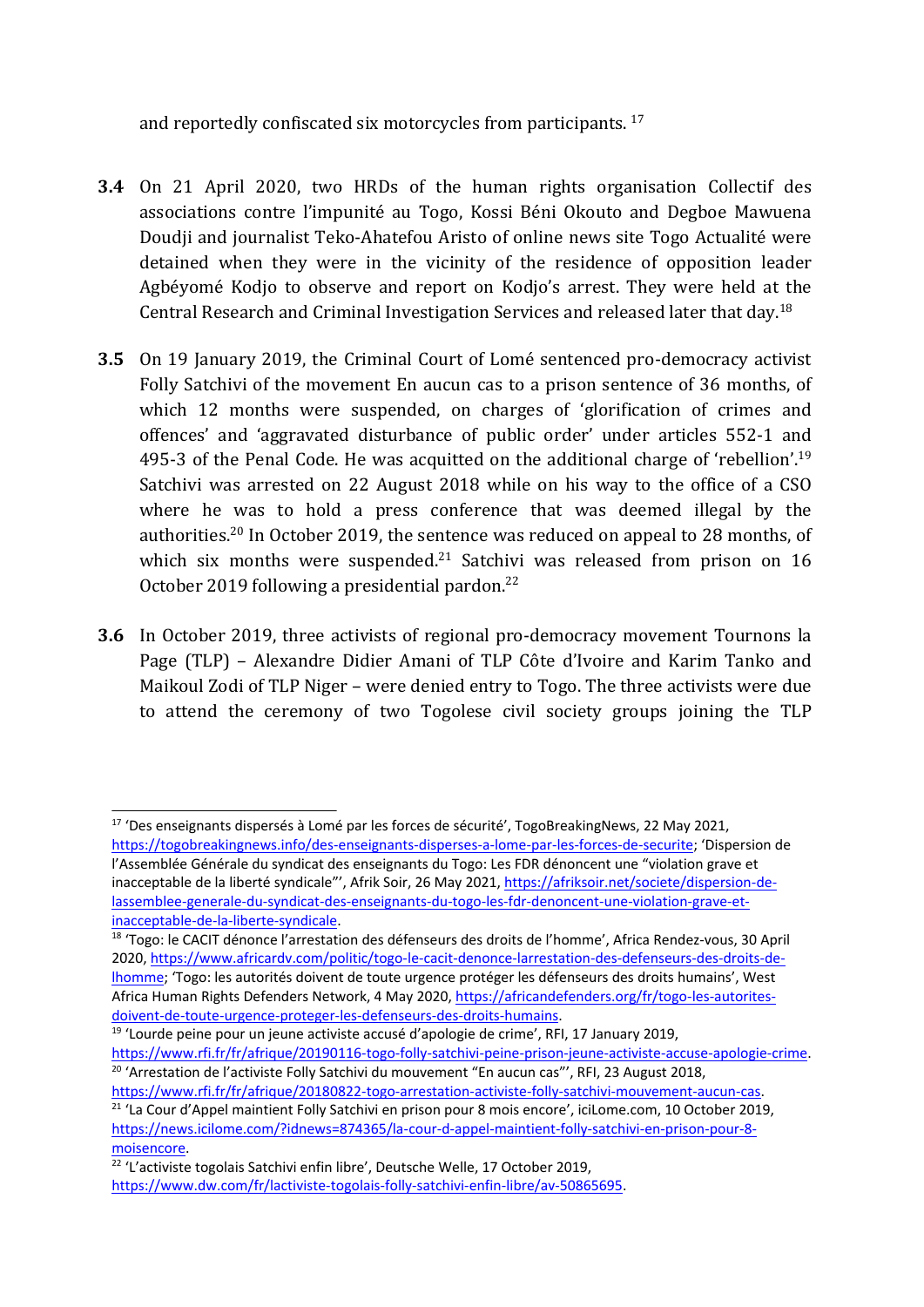movement.<sup>23</sup>

- **3.7**On 4 April 2018, officers of the Intelligence and Investigation Service (SRI) arrested Assiba Johnson, president of the CSO Regroupement des jeunes africains pour la démocratie et le développement, following the organisation'<sup>s</sup> joint publication of <sup>a</sup> preliminary report on the crackdown on protests between August 2017 and January 2018.<sup>24</sup> Johnson was sentenced to 18 months in prison, of which six months were suspended, for 'spreading false news' and 'insulting public authorities'.<sup>25</sup> He was released on 5 April 2019 having served his sentence.  $^{26}$
- **3.8** Several members of the Nubuéké movement were arrested between October 2017 and January 2018. SRI officers arrested the movement'<sup>s</sup> coordinator in Kpalimé, Bob Atikpo, who received <sup>a</sup> prison sentence of 12 months, of which nine were suspended, for 'spreading false news'.<sup>27</sup> Two other members of the movement, Messan Kokodoko and Eza Kokou Dodji, were arrested on 17 and 19 October 2017 respectively in relation to their participation in protests. The two remained in preventive detention until their release on 31 January 2019 due to <sup>a</sup> presidential pardon.
- **3.9** On 12 October 2017, four pro-democracy HRDs from the Africans Rising movement, who were on <sup>a</sup> solidarity mission to Togo, were arrested and interrogated at the offices of the judicial police for several hours, without their lawyer present. Police searched their hotel room, without <sup>a</sup> search warrant, and their passports, IT equipment and attendance lists were confiscated. The four were released on 13 October but their passports and equipment were not returned until 17 October. Until then, they were barred from leaving Togo.  $^{28}$
- **3.10** Journalists are also subjected to arbitrary arrests, threats, intimidation and judicial harassment. On 3 February 2021, three journalists, Charles Kponwadan of the media outlet Horizon, Ramuald Lansou of Togoinfos and Anani Vidzraku of Radio Victoire,

<sup>24</sup> 'Le défenseur des droits de l'Homme Johnson Assiba arrêté', iciLome.com,

<sup>27</sup> 'Bob Atikpo de "Nubuéké" finalement condamné à 9 mois de prison', iciLome.com,

<sup>23</sup> 'Yark Damehame au membres de "Tournons la Page": "Le Togo <sup>n</sup>'est pas un terrain d'expérimentation"', aLome.com, 16 October 2019, <http://news.alome.com/h/122042.html>.

<https://news.icilome.com/?idnews=847734&t=le-defenseur-des-droits-de-l-homme-johnson-assiba-arrete>. <sup>25</sup> 'Poursuite du harcèlement judiciaire de MM. Folly Satchivi et Johnson Assiba', International Federation for Human Rights, 15 January 2019, [https://www.fidh.org/fr/themes/defenseurs-des-droits-humains/togo](https://www.fidh.org/fr/themes/defenseurs-des-droits-humains/togo-poursuite-du-harcelement-judiciaire-de-mm-folly-satchivi-et)[poursuite-du-harcelement-judiciaire-de-mm-folly-satchivi-et](https://www.fidh.org/fr/themes/defenseurs-des-droits-humains/togo-poursuite-du-harcelement-judiciaire-de-mm-folly-satchivi-et).

<sup>&</sup>lt;sup>26</sup> 'Togo: Johnson Assiba retrouve la liberté', 24heures Info, 5 April 2019, [https://24heureinfo.com/a-la](https://24heureinfo.com/a-la-une/togo-johnson-assiba-retrouve-la-liberte/)[une/togo-johnson-assiba-retrouve-la-liberte](https://24heureinfo.com/a-la-une/togo-johnson-assiba-retrouve-la-liberte/).

[https://news.icilome.com/?idnews=846960&t=bob-atikpo-de-nubueke-finalement-condamne-a-9-mois-de](https://news.icilome.com/?idnews=846960&t=bob-atikpo-de-nubueke-finalement-condamne-a-9-mois-de-prison)[prison](https://news.icilome.com/?idnews=846960&t=bob-atikpo-de-nubueke-finalement-condamne-a-9-mois-de-prison); 'Togo: the authorities must put an end to the judicial harassment of pro-democracy activists and human rights defenders', Amnesty International, 15 February 2018,

<https://www.amnesty.org/download/Documents/AFR5779062018ENGLISH.pdf>.

<sup>&</sup>lt;sup>28</sup> 'Togo: Security forces, political parties must exercise restraint after call for fresh protests today', Amnesty International, 18 October 2017, [https://www.amnesty.org/en/latest/news/2017/10/togo-forces-de-securite](https://www.amnesty.org/en/latest/news/2017/10/togo-forces-de-securite-et-partis-politiques-doivent-faire-preuve-de-retenue/)[et-partis-politiques-doivent-faire-preuve-de-retenue](https://www.amnesty.org/en/latest/news/2017/10/togo-forces-de-securite-et-partis-politiques-doivent-faire-preuve-de-retenue/).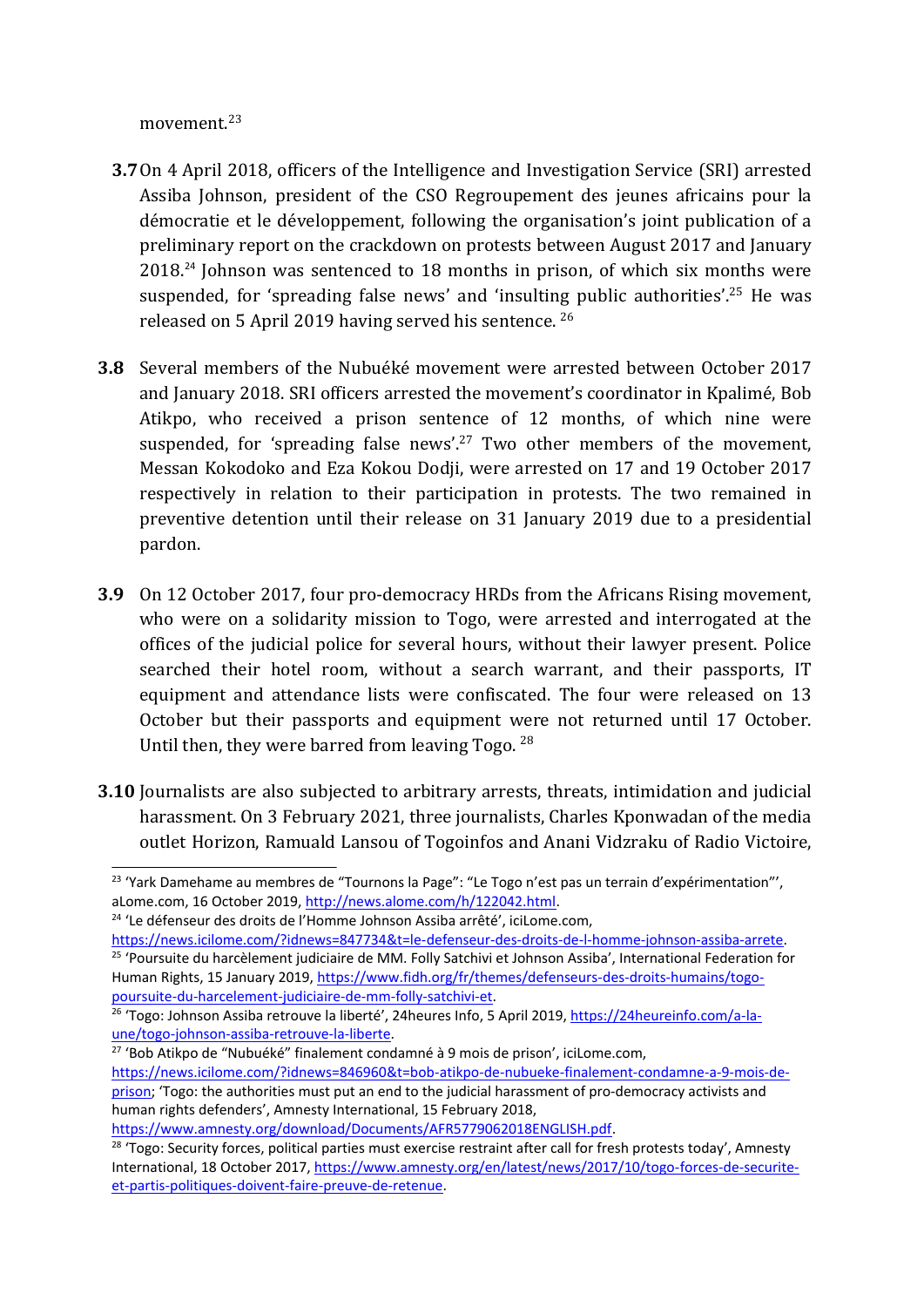were arrested after interviewing Togbui Dagban-Ayivon, the head of Adakpamé District who has often been critical of the government, after he attended <sup>a</sup> hearing, summoned by the Head of Golfe District Komlan Agbotsè. The journalists were reportedly arrested on the orders of Agbotsè and were questioned and taken to the Territorial Brigade of the National Gendarmerie in Lomé, where they were interrogated again for three hours before being released. The journalists' working material and phones were confiscated by Agbotsè'<sup>s</sup> bodyguards. 29

- **3.11** On 29 December 2020, armed security officers detained Carlos Kétohou, editor of the newspaper l'Indépendant Express, along with other journalists, in Lomé. $^{30}$ Kétohou was held for four nights on accusations of defamation. He was released on 2 January 2021.<sup>31</sup> Two days later, he was summoned before Togo's national media regulator, Haute Autorité de l'audiovisuel et de la communication (HAAC), which accused Kétohou of defamation and violating the Code of Ethics over an article alleging the theft of 'golden spoons' by women ministers. HAAC ordered the newspaper to cease all operations, online and in print, and requested the Court of First Instance to withdraw the newspaper'<sup>s</sup> operating licence; the court granted this request.<sup>32</sup>
- **3.12** On 4 November 2020, journalist and editor Ferdinand Ayité and his bi-weekly newspaper l'Alternative were found guilty by the Court of First Instance of Lomé of defamation under articles 160 and 164 of the Press Code. Ayité and the newspaper were each ordered to pay fines of 2 million CFA francs (approx. US\$3,600).<sup>33</sup> Fabrice Adjakly, <sup>a</sup> member of the Petroleum Product Price Fluctuations Monitoring Committee, made the complaint in relation to the newspaper'<sup>s</sup> article in June 2020 alleging years of embezzlement in the import of petrol and the fixing of petrol prices, implicating Adjakly and his father. Since the publication of the article, Ayité has been subjected to threats, including death threats, particularly through anonymous

<sup>&</sup>lt;sup>29</sup> 'Three Journalists Arrested, Critical Chief Summoned', Media Foundation for West Africa, 17 February 2021, [https://www.mfwa.org/three-journalists-arrested-critical-local-chief-summoned](https://www.mfwa.org/three-journalists-arrested-critical-local-chief-summoned/); 'Trois journalistes arrêtés pour interview à la préfecture', Togoonair.com, 3 February 2021, [https://togoonair.com/2021/02/03/trois](https://togoonair.com/2021/02/03/trois-journalistes-arretes-pour-interview-a-la-prefecture/)[journalistes-arretes-pour-interview-a-la-prefecture](https://togoonair.com/2021/02/03/trois-journalistes-arretes-pour-interview-a-la-prefecture/).

<sup>&</sup>lt;sup>30</sup> 'Togo: le journaliste Carlos Kétohou toujours détenu, sa méthode d'interpellation fait réagir', RFI, 1 January 2021, [https://www.rfi.fr/fr/afrique/20210101-le-journaliste-carlos-k%C3%A9tohou-toujours-d%C3%A9tenu](https://www.rfi.fr/fr/afrique/20210101-le-journaliste-carlos-k%C3%A9tohou-toujours-d%C3%A9tenu-sa-m%C3%A9thode-d-interpellation-fait-r%C3%A9agir)[sa-m%C3%A9thode-d-interpellation-fait-r%C3%A9agir](https://www.rfi.fr/fr/afrique/20210101-le-journaliste-carlos-k%C3%A9tohou-toujours-d%C3%A9tenu-sa-m%C3%A9thode-d-interpellation-fait-r%C3%A9agir).

<sup>&</sup>lt;sup>31</sup> 'Togo: Les organisations de la presse se réjouissent de la liberation de Carlos Ketohou', 24heures Infos, 7 January 2021, [https://24heureinfo.com/justice/togo-les-organisations-de-presse-se-rejouissent-de-la](https://24heureinfo.com/justice/togo-les-organisations-de-presse-se-rejouissent-de-la-liberation-de-carlos-ketohou/)[liberation-de-carlos-ketohou](https://24heureinfo.com/justice/togo-les-organisations-de-presse-se-rejouissent-de-la-liberation-de-carlos-ketohou/).

 $32$  Décision n 001/HAAC/21/P, la Haute Autorité de l'Audiovisuel et Communication, 4 January 2021, [http://www.haactogo.tg/wp-content/uploads/2021/01/D%C3%A9cision-de-la-HAAC-portant-saisine-du-](http://www.haactogo.tg/wp-content/uploads/2021/01/D%C3%A9cision-de-la-HAAC-portant-saisine-du-Pr%C3%A9sident-du-Tribunal-de-Premi%C3%A8re-Instance-de-Lom%C3%A9.pdf)[Pr%C3%A9sident-du-Tribunal-de-Premi%C3%A8re-Instance-de-Lom%C3%A9.pdf](http://www.haactogo.tg/wp-content/uploads/2021/01/D%C3%A9cision-de-la-HAAC-portant-saisine-du-Pr%C3%A9sident-du-Tribunal-de-Premi%C3%A8re-Instance-de-Lom%C3%A9.pdf).

<sup>&</sup>lt;sup>33</sup> 'Pétrole-gate: Ferdinand et l'Alternative condamné à 4 millions d'amende', 24heures Infos, 4 November 2020, [https://24heureinfo.com/a-la-une/petrole-gate-ferdinand-ayite-et-son-journal-condamnes-a-4-millions](https://24heureinfo.com/a-la-une/petrole-gate-ferdinand-ayite-et-son-journal-condamnes-a-4-millions-damende/)[damende](https://24heureinfo.com/a-la-une/petrole-gate-ferdinand-ayite-et-son-journal-condamnes-a-4-millions-damende/).

<sup>&</sup>lt;sup>34</sup> 'Togo: Condamnation de M. Ferdinand Mensah Ayité, directeur du journal l'Alternative', International Federation for Human Rights, 12 November 2020, [https://www.fidh.org/fr/themes/defenseurs-des-droits](https://www.fidh.org/fr/themes/defenseurs-des-droits-humains/togo-condamnation-de-m-ferdinand-mensah-ayite-directeur-de)[humains/togo-condamnation-de-m-ferdinand-mensah-ayite-directeur-de](https://www.fidh.org/fr/themes/defenseurs-des-droits-humains/togo-condamnation-de-m-ferdinand-mensah-ayite-directeur-de).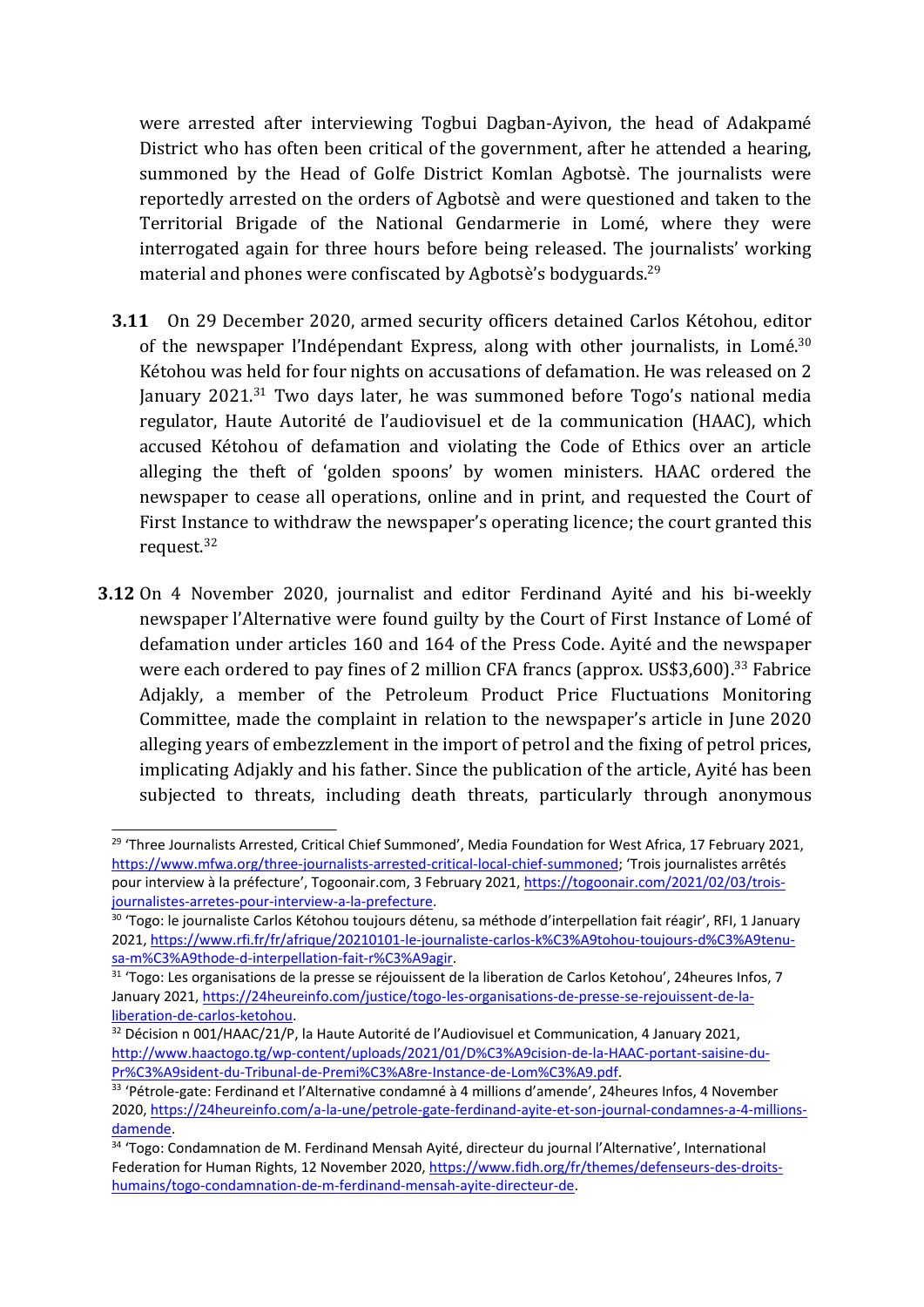### **4. Freedom of expression, media freedom and access to information**

- **4.1** Under the 2nd UPR cycle, the governmen<sup>t</sup> received seven recommendations relating to the freedom of expression, media freedom and access to information. For example, the governmen<sup>t</sup> pledged to 'take steps to protect freedom of expression and opinion, as provided for in the International Covenant on Civil and Political Rights' and to 'reform the laws that hamper the exercise of freedom of expression to ensure that they are in line with international human rights norms'. Five recommendations were accepted and two were noted. However, as discussed below, the governmen<sup>t</sup> has not implemented any of these recommendations.
- **4.2** ICCPR article 19 guarantees the right to the freedoms of expression and opinion. Article 26 of the 2019 Constitution also guarantees the right to the freedom of expression. <sup>35</sup> However, in practice, restrictive laws, particularly the Penal Code and Cybersecurity Law, hamper the freedom of expression. Additionally, HAAC regularly suspends and sanctions media outlets while access to internet and social media have been disrupted on several occasions.
- **4.3** The Penal Code contains several restrictions that stifle the freedom of expression. 36 Article 497 criminalises 'the production, dissemination or reproduction, through any means of false news, fabricated pieces, falsified or untruthfully attributed to third parties where, in bad faith, it disturbs the public peace or is likely to disturb it' with prison sentences from six months to two years and fines of between 500,000 and 2 million CFA francs (approx. US\$900 to US\$3,600). Defamation and insulting public officials remain criminalised in the Penal Code with prison sentences of up to six months and <sup>a</sup> fine. 37 Article 552 criminalises seditious chants in public or in assemblies.
- **4.4** The Cybersecurity Law,<sup>38</sup> adopted in December 2018, further restricts the freedom of expression by introducing prison terms for online insults, the dissemination of false news, undermining public morality and disseminating data that undermines

<sup>34</sup> 'Togo: Condamnation de M. Ferdinand Mensah Ayité, directeur du journal l'Alternative', International Federation for Human Rights, 12 November 2020, [https://www.fidh.org/fr/themes/defenseurs-des-droits](https://www.fidh.org/fr/themes/defenseurs-des-droits-humains/togo-condamnation-de-m-ferdinand-mensah-ayite-directeur-de)[humains/togo-condamnation-de-m-ferdinand-mensah-ayite-directeur-de](https://www.fidh.org/fr/themes/defenseurs-des-droits-humains/togo-condamnation-de-m-ferdinand-mensah-ayite-directeur-de).

<sup>&</sup>lt;sup>35</sup> Op. cit.

<sup>&</sup>lt;sup>36</sup> Law 2015-010 of 24 November 2015 on the new Penal Code.

<sup>37</sup> Ibid., articles 291-296 and 301-302.

 $38$  Law 2018-026 of 7 December 2018 on Cyber Security and the Fight against Cyber Crime.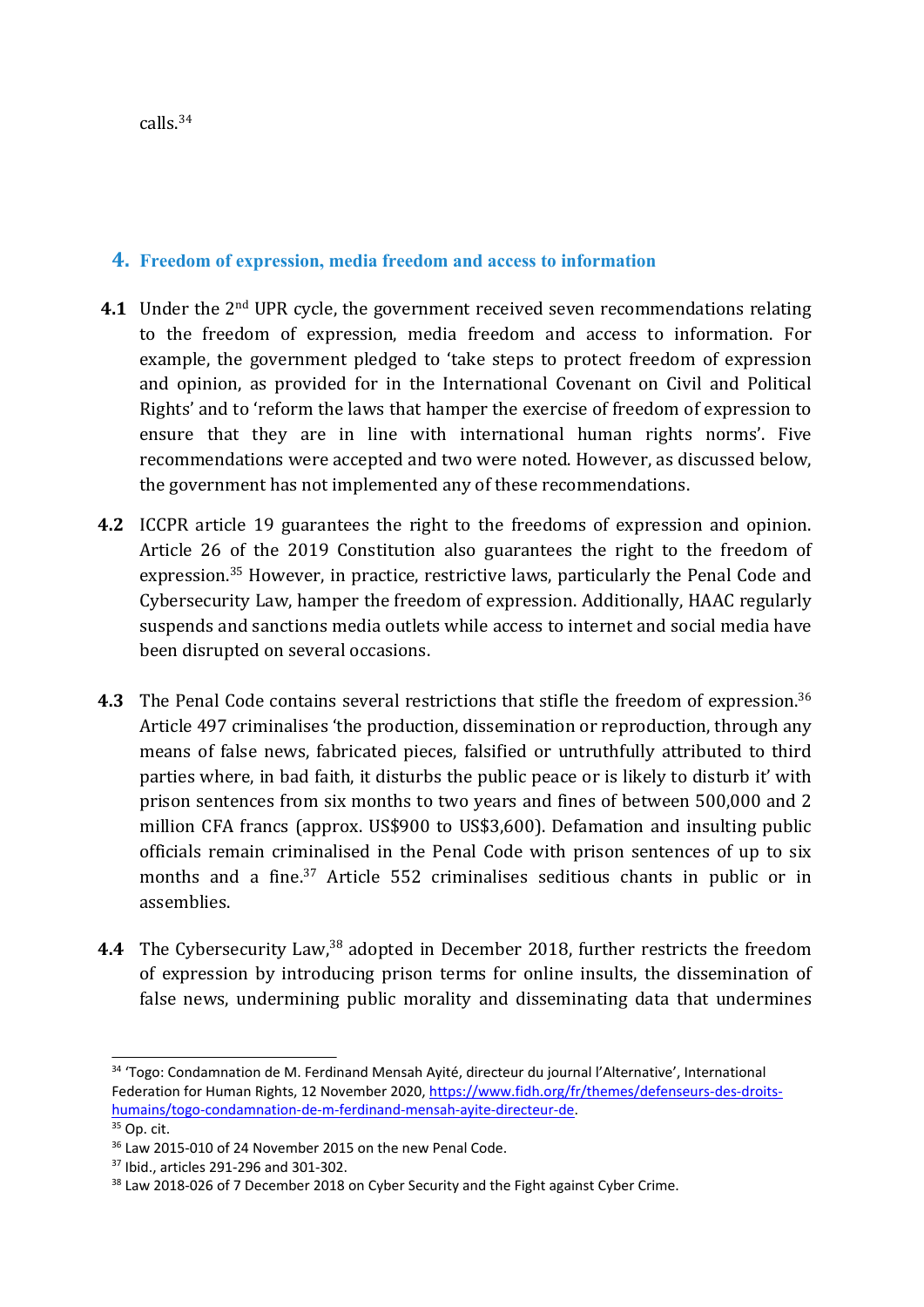order, public security or human dignity.<sup>39</sup> Dissemination of false information can be punished with prison sentences up to three years. 40 The production, spreading and sharing information that could undermine public order, security or human dignity carries <sup>a</sup> prison sentence of up to two years. 41 Anyone found guilty of terrorism or treason could be sentenced up to 20 years in prison.<sup>42</sup> HRDs fear these provisions could be used against whistle-blowers. Additionally, the Cybersecurity Law grants police powers, including for surveillance of communication or IT equipment, without adequate judicial oversight. 43

- **4.5** Article 153 of the 2020 Press and Communication Code prescribes fines of between 500,000 and 1 million CFA francs (approx. US\$900 to US\$1,800) for 'dissemination or publication of information at variance with reality in an apparent effort to manipulate the conscience or misrepresent information or facts'. 44 The same fine and <sup>a</sup> temporary suspension of <sup>a</sup> broadcasting or publishing licence of between 15 days and three months can be levelled against <sup>a</sup> national media body that 'reproduces information at variance with reality, published or broadcasted by foreign media sources'. The Code further provides, in articles 159 to 169, for fines for defamation and insulting public officials.
- **4.6** HAAC has extensive powers to gran<sup>t</sup> and suspend licences of media outlets and has continued to use its broad powers to sanction media outlets arbitrarily. On 5 February 2021, HAAC suspended l'Alternative for <sup>a</sup> period of four months on accusations of publishing false news following <sup>a</sup> complaint by the Minister of Town Planning, Housing and Land Reform, Koffi Tsolenyanou, over an article published on 2 February 2021 alleging that Tsolenyanou forged documents.<sup>45</sup>
- **4.7** On 4 January 2021, HAAC ordered the l'Indépendant Express newspaper to cease all operations, online and print, and its operating licence was withdrawn by the Court of First Instance (see 3.11). $^{46}$
- **4.8** HAAC suspended three media outlets in March 2020. On 23 March 2020, l'Alternative and the daily Liberté were suspended for <sup>a</sup> period of two months and 15 days respectively on the grounds that the veracity of articles they had published

<sup>39</sup> Ibid., articles 17, 25, 27 and 28.

<sup>40</sup> Article 25.

<sup>41</sup> Article 28.

<sup>42</sup> Articles 21, 22, 29.

<sup>43</sup> Ibid., articles 40-46.

<sup>&</sup>lt;sup>44</sup> Law no. 2020-001 of 7 January 2020 on the Press and Communication Code in the Republic of Togo.

<sup>&</sup>lt;sup>45</sup> 'Togo: Regulator Suspends L'Alternative Newspaper', Media Foundation for West Africa, [https://www.mfwa.org/the-haac-suspends-lalternative-newspaper-for-4-months](https://www.mfwa.org/the-haac-suspends-lalternative-newspaper-for-4-months/).

<sup>46</sup> 'Togo: la justice retire le récépissé au journal "L'Indépendant Express"', Africa Rendez-vous, 16 January 2021, [https://www.africardv.com/societe/togo-la-justice-susptogo-la-justice-retire-le-recepisse-au-journal](https://www.africardv.com/societe/togo-la-justice-susptogo-la-justice-retire-le-recepisse-au-journal-lindependant-expressend-le-journal-lindependant-express/)[lindependant-expressend-le-journal-lindependant-express](https://www.africardv.com/societe/togo-la-justice-susptogo-la-justice-retire-le-recepisse-au-journal-lindependant-expressend-le-journal-lindependant-express/).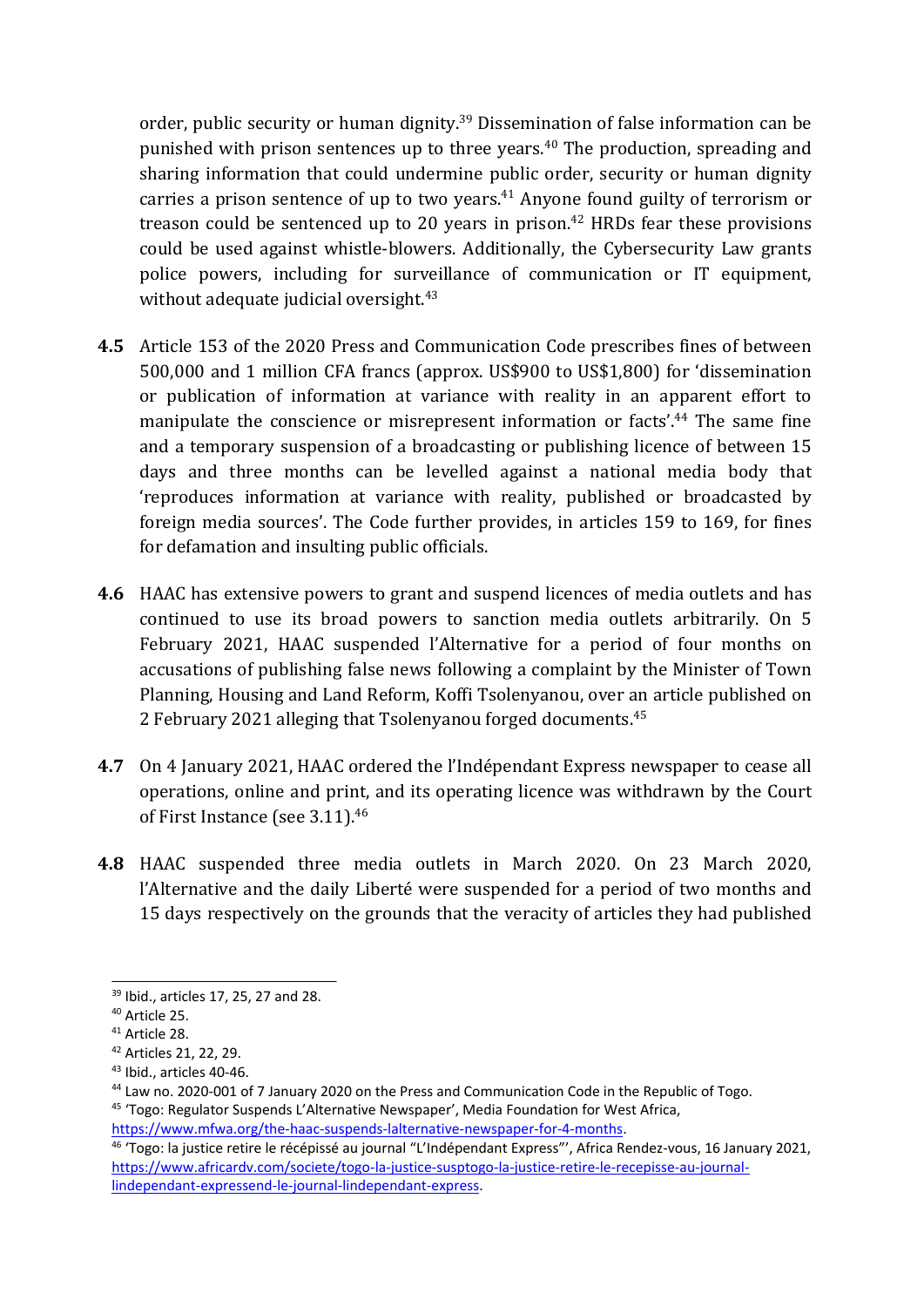'was not established'.<sup>47</sup> The action by HAAC ensued after a complaint from the French ambassador to Togo over articles about the ambassador and the Africa advisor to the French president. HAAC further suspended the weekly Fraternité on 30 March 2020 for <sup>a</sup> period of two months over an article, published on 25 March 2020, describing HAAC'<sup>s</sup> decision to suspend l'Alternative and Liberté as 'overzealous'. 48

- **4.9** HAAC withdrew the operating licence of the La Nouvelle newspaper on 25 March 2019 on accusations of publishing 'unverified information', incitement of ethnic and religious hatred, abuse of the privacy of citizens and uttering slander and insults.<sup>49</sup>
- **4.10** A law on national security, adopted in August 2019, allows the Minister of Territorial Administration in conjunction with the Minister of Security to order the removal or blocking of online content and to shut down online communications.<sup>50</sup> The authorities have disrupted access to the internet and social media on several occasions. On 22 February 2020, the day of presidential elections, access to social media platforms was blocked on two state-owned providers. 51 During the antigovernmen<sup>t</sup> protests that erupted in August 2017 (see 5.5), the authorities shut down the internet for nine days. The ECOWAS Community Court of Justice ruled on 15 June 2020 that the 2017 internet shutdown was <sup>a</sup> violation of the right to the freedom of expression and called on the authorities to take the necessary measures to guarantee there would be no repetition. 52
- **4.11** An investigation in 2020 by The Guardian and Le Monde revealed that the phones of at least six governmen<sup>t</sup> critics were targeted by Pegasus spyware. Among those

[Mars2020.pdf](http://www.haactogo.tg/wp-content/uploads/2020/03/DECISION-N%C2%B013-ALTERNATIVE-du-23-Mars2020.pdf); 'Décision no. 14/HAAC/20/P portant suspension du quotidien Liberté', HAAC, 23 March 2020, <http://www.haactogo.tg/wp-content/uploads/2020/03/DECISION-N%C2%B014-LIBERTE-du-23-Mars-2020.pdf>; 'Au Togo, deux journaux d'opposition suspendu après une plainte de la France', Le Monde, 27 March 2020, [https://www.lemonde.fr/afrique/article/2020/03/27/au-togo-deux-journaux-d-opposition-suspendus-apres](https://www.lemonde.fr/afrique/article/2020/03/27/au-togo-deux-journaux-d-opposition-suspendus-apres-une-plainte-de-la-france_6034634_3212.html)[une-plainte-de-la-france\\_6034634\\_3212.html](https://www.lemonde.fr/afrique/article/2020/03/27/au-togo-deux-journaux-d-opposition-suspendus-apres-une-plainte-de-la-france_6034634_3212.html).

<sup>&</sup>lt;sup>47</sup> 'Décision no. 13/HAAC/20/P portant suspension du bihebdomadaire L'Alternative', HAAC, 23 March 2020, [http://www.haactogo.tg/wp-content/uploads/2020/03/DECISION-N%C2%B013-ALTERNATIVE-du-23-](http://www.haactogo.tg/wp-content/uploads/2020/03/DECISION-N%C2%B013-ALTERNATIVE-du-23-Mars2020.pdf)

<sup>&</sup>lt;sup>48</sup> 'Décision no. 15/HAAC/20/P portant suspension du quotidien Fraternité', HAAC, 30 March 2020, [http://www.haactogo.tg/wp-content/uploads/2020/03/D%C3%A9cision-de-la-HAAC-portant-suspension](http://www.haactogo.tg/wp-content/uploads/2020/03/D%C3%A9cision-de-la-HAAC-portant-suspension-deFraternit%C3%A9.pdf)[deFraternit%C3%A9.pdf](http://www.haactogo.tg/wp-content/uploads/2020/03/D%C3%A9cision-de-la-HAAC-portant-suspension-deFraternit%C3%A9.pdf).

<sup>&</sup>lt;sup>49</sup> 'Media Regulator Revokes Newspaper Editor's License to Publish', Media Foundation for West Africa, [https://www.mfwa.org/country-highlights/media-regulator-revokes-newspaper-editors-licence-to-publish](https://www.mfwa.org/country-highlights/media-regulator-revokes-newspaper-editors-licence-to-publish/). 50 Article 50, law no. 2019-009 on Internal Security.

<sup>&</sup>lt;sup>51</sup> 'A shutdown taints Togo's 2020 presidential elections: what happened and what is next', Access Now, 2 March 2020, [https://www.accessnow.org/a-shutdown-taints-togos-2020-presidential-elections-what-](https://www.accessnow.org/a-shutdown-taints-togos-2020-presidential-elections-what-happened-and-whats-next/)

[happened-and-whats-next](https://www.accessnow.org/a-shutdown-taints-togos-2020-presidential-elections-what-happened-and-whats-next/); 'Social media disrupted in Togo on election day', NetBlocks, 22 February 2020, <https://netblocks.org/reports/social-media-disrupted-in-togo-on-election-day-r8VWr4A5>.

 $52$  'ECOWAS Togo court decision: Internet is a right that requires protection of the law', Access Now, 14 July 2020, [https://www.accessnow.org/ecowas-togo-court-decision](https://www.accessnow.org/ecowas-togo-court-decision/).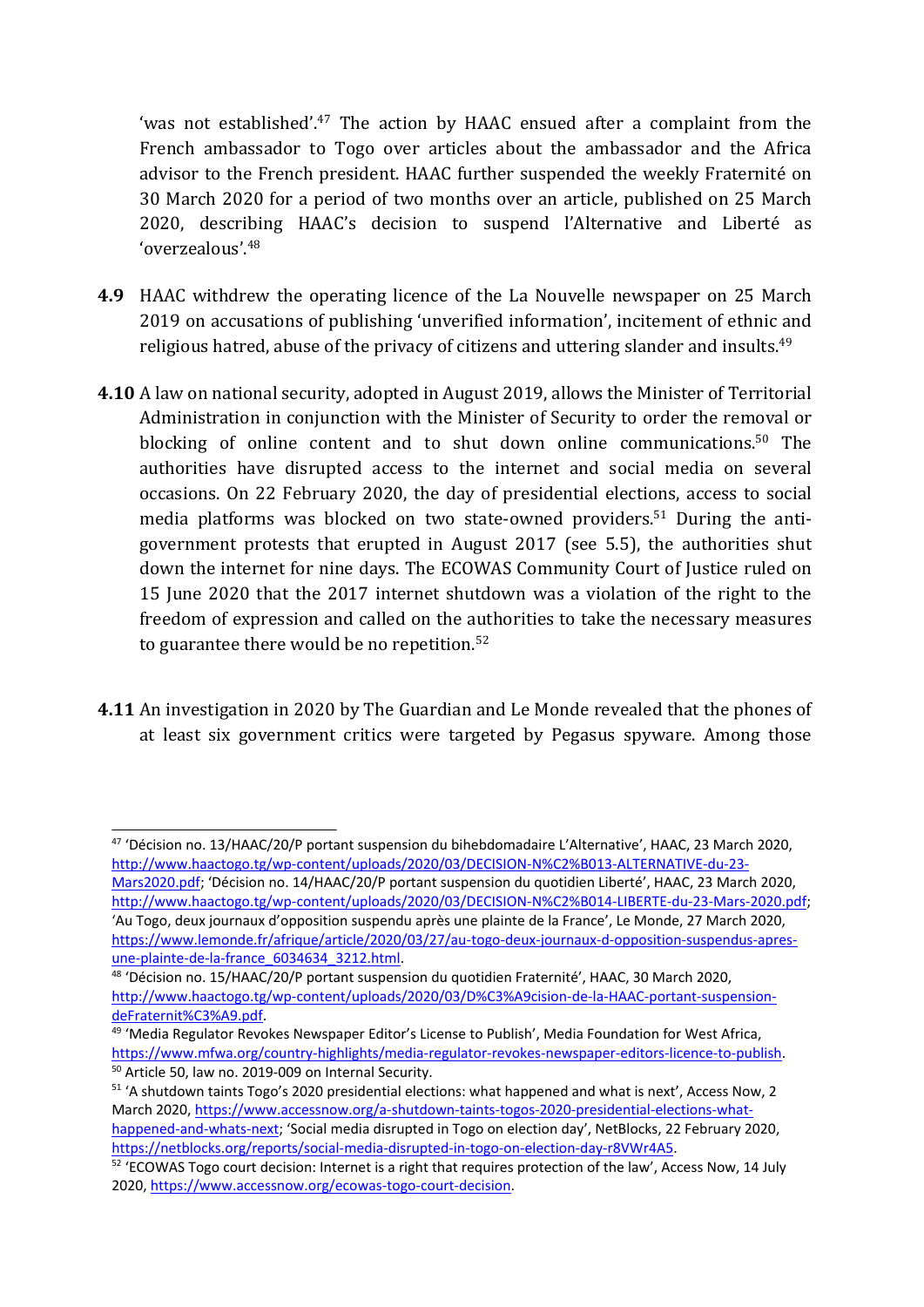targeted were opposition members and members of the clergy. 53

## **5. Freedom of peaceful assembly**

- **5.1** During Togo'<sup>s</sup> examination under the <sup>2</sup>nd UPR cycle, the governmen<sup>t</sup> received four recommendations on the right to the freedom of peaceful assembly. Among other recommendations, the governmen<sup>t</sup> committed to 'ensure the right to unrestricted peaceful assembly, avoid arbitrary detention and excessive use of force during those assemblies' and 'to protect freedom of assembly and association by ensuring that peaceful demonstration can take place free from intimidation and harassment'. Three recommendations were accepted and one noted. However, as evidenced below, the governmen<sup>t</sup> has not implemented any of the recommendations.
- **5.2** Article 30 of the 2019 Constitution guarantees the right to the freedom of peaceful assembly.<sup>54</sup> ICCPR article 21 also guarantees this right. However, protests have been repressed and banned by the authorities and further legal restrictions on peaceful assembly have been adopted.
- **5.3** In August 2019, Togo'<sup>s</sup> National Assembly adopted modifications to the 2011 law that regulates the conditions for the exercise of peaceful meetings and protests, further restricting the right to the freedom of peaceful assembly. <sup>55</sup> Modifications include several time and place restrictions: protests are prohibited before 11 am and after 6 pm and cannot take place in certain locations, including all national roads, zones of economic activity, urban centres, zones close to state institutions, areas close to the residences of ambassadors and representatives of international organisations and areas close to military and security camps.<sup>56</sup> Competent local authorities are given the discretion to limit the number of protests per week according to the availability of security forces 57 and can ban <sup>a</sup> protest at short notice.<sup>58</sup>
- **5.4** Additionally, the Penal Code<sup>59</sup> criminalises the participation in and organisation of assemblies that have not complied with the necessary administrative formalities, including spontaneous assemblies, with penalties ranging from <sup>a</sup> fine of 50,000 CFA francs (approx. US\$90) to <sup>a</sup> prison term of five years; this maximum sentence is

<sup>&</sup>lt;sup>53</sup> 'WhatsApp spyware attack: senior clergymen in Togo among activists targeted', The Guardian, 3 August 2020, [https://www.theguardian.com/technology/2020/aug/03/senior-clergymen-among-activists-targeted-by](https://www.theguardian.com/technology/2020/aug/03/senior-clergymen-among-activists-targeted-by-spyware)[spyware](https://www.theguardian.com/technology/2020/aug/03/senior-clergymen-among-activists-targeted-by-spyware).

<sup>&</sup>lt;sup>54</sup> Op. cit.

<sup>&</sup>lt;sup>55</sup> Law no. 2019-010 of 12 August 2019 modifying Law no 2011-010 of 16 May2011 on conditions to exercise the freedom of meetings and peaceful public protests.

<sup>56</sup> Ibid., articles 17, 9-2.

<sup>57</sup> Ibid., article 9-2.

<sup>58</sup> Ibid., Article 16.

<sup>&</sup>lt;sup>59</sup> Op. cit.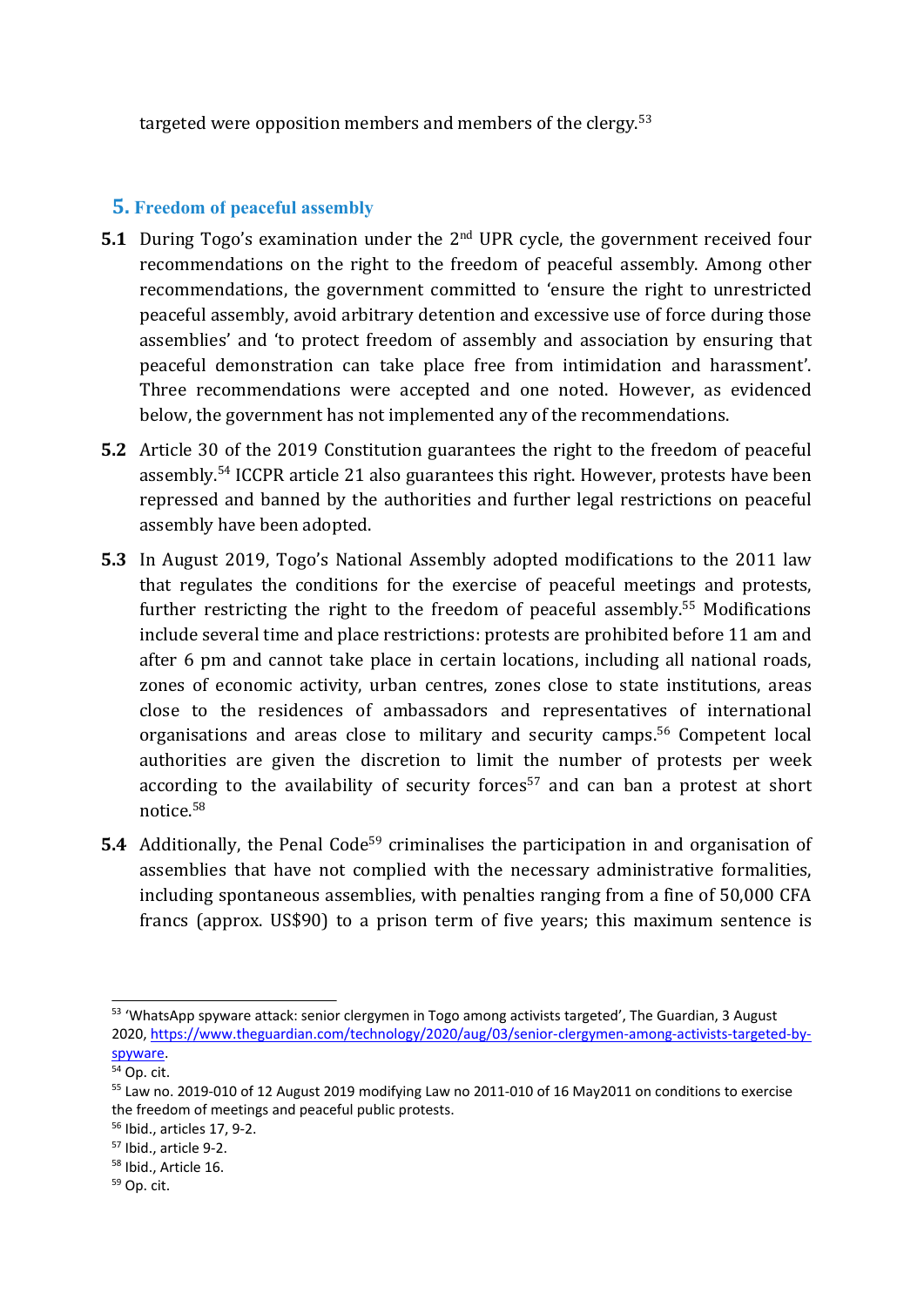applicable if violence is committed during a protest.<sup>60</sup> These provisions make the organisers of assemblies criminally liable for any violence or crimes that may occur during protests.

- **5.5** The authorities have repeatedly used excessive force to disperse peaceful protesters, with dozens of people killed since 2017, including minors, and scores of people arrested for participating in protests. Anti-government protests erupted on 19 August 2017, led by opposition, to demand <sup>a</sup> return to the 1992 Constitution, including <sup>a</sup> two-term limit for presidents, and to demand the right to vote for Togo'<sup>s</sup> diaspora. <sup>61</sup> Mass demonstrations continued over the following months and were met with excessive use of force by security forces, including the military, which included the use of batons, water cannon and live ammunition. At least 10 people were killed between August and December 2017, including two members of the armed forces and two minors, and hundreds were injured. Over 200 people were arrested, with at least 60 people sentenced to prison terms of up to 60 months on charges including rebellion, wilful destruction, assault, violence against state officials, aggravated disruption and aggravated theft.<sup>62</sup>
- **5.6** One person was killed in Bafilo and several people injured in <sup>a</sup> planned protest in several localities by the opposition Parti National Panafricain (PNP) on 13 April 2019, with security forces using batons and teargas to disperse protesters. $^{63}$  The protest was banned in seven out of 10 localities where protests had been planned to take place. More than 20 people were arrested and tried, with some people receiving prison terms of between 24 and 36 months, of which 12 months were suspended.<sup>64</sup>
- **5.7** A student protest at the University of Lomé on 15 June 2017 was met with force by security forces, which reportedly used teargas and batons to disperse protesters. Student organisation the Ligue Togolaise des Droits des Étudiants (LTDE) intended to protest against the arrest of LTDE leader Folly Satchivi (see also 3.5) and another student on the grounds of 'disturbing public order' when LTDE attempted to organise <sup>a</sup> general assembly on 14 June 2017. University officials had denied LTDE permission to organise its general assembly. Clashes between students and security

<https://www.amnesty.org/download/Documents/AFR5716532020ENGLISH.PDF>.

<sup>60</sup> Ibid., articles 539, 540, 541 and 542.

<sup>&</sup>lt;sup>61</sup> 'Togo: plusieurs morts dans des manifestations à l'appel du parti d'opposition PNP', RFI, 20 August 2017, [https://www.rfi.fr/fr/afrique/20170819-togo-manifestations-deux-morts-pnp-opposition-constitution-1992](https://www.rfi.fr/fr/afrique/20170819-togo-manifestations-deux-morts-pnp-opposition-constitution-1992-vote-diaspora-lome) [vote-diaspora-lome](https://www.rfi.fr/fr/afrique/20170819-togo-manifestations-deux-morts-pnp-opposition-constitution-1992-vote-diaspora-lome).

<sup>&</sup>lt;sup>62</sup> 'Togo: Submission to the United Nations Human Rights Committee 128<sup>th</sup> Session (2 March -27 March 2020)', Amnesty International, February 2020,

 $^{63}$  'One Person Killed, Others Injured as Security Forces Clampdown on Demonstrators', Media Foundation for West Africa, [https://www.mfwa.org/country-highlights/one-person-killed-others-injured-as-security-forces](https://www.mfwa.org/country-highlights/one-person-killed-others-injured-as-security-forces-clampdown-on-demonstrators/)[clampdown-on-demonstrators](https://www.mfwa.org/country-highlights/one-person-killed-others-injured-as-security-forces-clampdown-on-demonstrators/).

<sup>&</sup>lt;sup>64</sup> 'Togo: des responsables du PNP (opposition) incarcéré à Lomé', RFI, 19 April 2019, <https://www.rfi.fr/fr/afrique/20190419-togo-responsables-pnp-opposition-incarceres-lome>.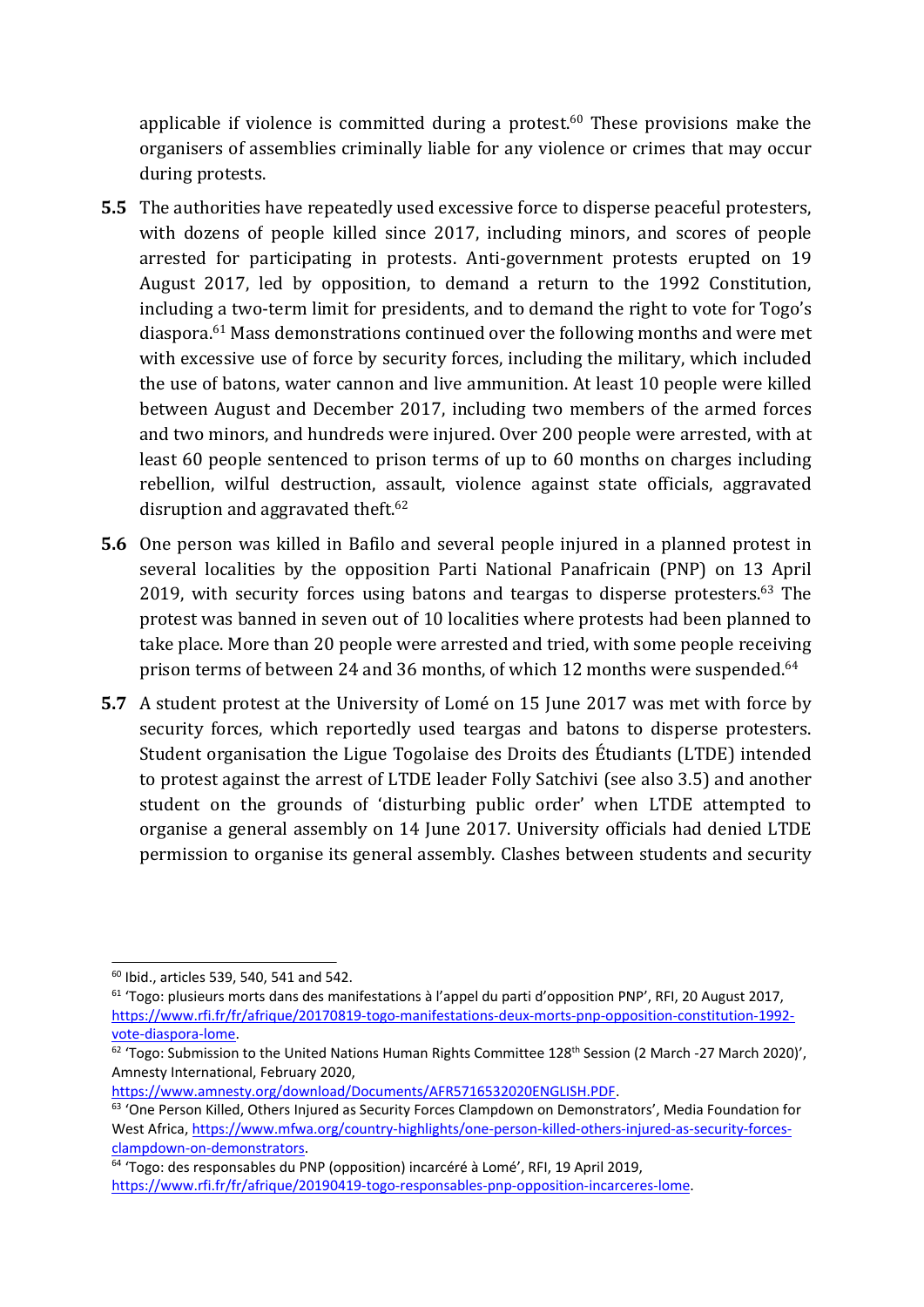forces ensued. Several students were reportedly injured in the clashes. 65

- **5.8** Local authorities often impose itineraries on marches and frequently ban protests, particularly those organised by civil society and the political opposition, on vague grounds such as the potential for protests to undermine public order. 66 At times the authorities have placed blanket bans on protests. On 5 December 2018, prior to legislative elections later that month, Minister of Territorial Administration Payadowa Boukpessi banned all street protests during the electoral period on grounds of '<sup>a</sup> very high risk of severe disturbance of public order'. 67 Despite the ban, protests organised by <sup>a</sup> coalition of 14 opposition parties went ahead. At least four people were killed in protest-related violence between 8 and 10 December 2018.
- **5.9** Several civil society protests have been banned by local authorities during the period under review. On 23 April 2019, <sup>a</sup> protest organised by the movement En aucun cas in Afagnan, Kpalimé and Lomé was banned by the Minister of Territorial Administration on the grounds that there were insufficient security forces for the protest.<sup>68</sup> The planned protest to denounce human rights abuses and civic space restrictions went ahead on 4 May 2019 despite the ban.
- **5.10**Local authorities in Lomé banned <sup>a</sup> sit-in organised by the Ligue des consommateurs du Togo against the high prices of gas, electricity and taxes on vehicles, planned for 29 March 2019 in front of the Ministry of Commerce. The authorities justified the ban by claiming that public assemblies cannot take place at the Ministry of Commerce as it is not a public place.  $^{69}$

#### **6. Recommendations to the Government of Togo**

CIVICUS, CTDDH and WAHRDN/ROADDH call on the Government of Togo to create and maintain, in law and in practice, an enabling environment for civil society, in accordance with the rights enshrined in the ICCPR, the UN Declaration on Human Rights Defenders and Human Rights Council resolutions 22/6, 27/5 and 27/31.

<sup>&</sup>lt;sup>65</sup> 'Gendarmes Attack Students Rights Activists on Campus, Arrest Leader', Media Foundation for West Africa, 16 June 2017, [https://www.mfwa.org/country-highlights/gendarmes-attack-student-rights-activists-on](https://www.mfwa.org/country-highlights/gendarmes-attack-student-rights-activists-on-campus-arrest-leader/)[campus-arrest-leader](https://www.mfwa.org/country-highlights/gendarmes-attack-student-rights-activists-on-campus-arrest-leader/); 'Nouvelles échauffourées entre force de l'ordre et étudiants à Lomé',

TogoBreakingNews.info, 15 June 2017, [https://togobreakingnews.info/nouvelles-echauffourees-entre-force](https://togobreakingnews.info/nouvelles-echauffourees-entre-force-de-l-ordre-et-etudiants-a-lome/)[de-l-ordre-et-etudiants-a-lome/](https://togobreakingnews.info/nouvelles-echauffourees-entre-force-de-l-ordre-et-etudiants-a-lome/).

<sup>&</sup>lt;sup>66</sup> CIVICUS, October 2020, op cit.

<sup>&</sup>lt;sup>67</sup> 'Togo: l'opposition refuse de se plier à l'interdiction de manifester', Jeune Afrique, 7 December 2018, [https://www.jeuneafrique.com/679205/politique/togo-lopposition-refuse-de-se-plier-a-linterdiction-de](https://www.jeuneafrique.com/679205/politique/togo-lopposition-refuse-de-se-plier-a-linterdiction-de-manifester/)[manifester](https://www.jeuneafrique.com/679205/politique/togo-lopposition-refuse-de-se-plier-a-linterdiction-de-manifester/).

<sup>&</sup>lt;sup>68</sup> 'La marche du 27 avril interdite par Payadowa Boukpessi', iciLome.com, 25 April 2019, <https://news.icilome.com/?idnews=863807/la-marche-du-2--avril-interdite-par-payadowa-boukpessi>.

<sup>&</sup>lt;sup>69</sup> 'Interdiction de la Manifestation contre la Vie Chère, la Dérive Autoritaire de Fogan Adégnon', 27avril.com, 11 April 2019, [https://www.27avril.com/blog/culture-societe/societe/togo-interdiction-de-la-manifestation](https://www.27avril.com/blog/culture-societe/societe/togo-interdiction-de-la-manifestation-contre-la-vie-chere-la-derive-autoritaire-de-fogan-adegnon)[contre-la-vie-chere-la-derive-autoritaire-de-fogan-adegnon](https://www.27avril.com/blog/culture-societe/societe/togo-interdiction-de-la-manifestation-contre-la-vie-chere-la-derive-autoritaire-de-fogan-adegnon).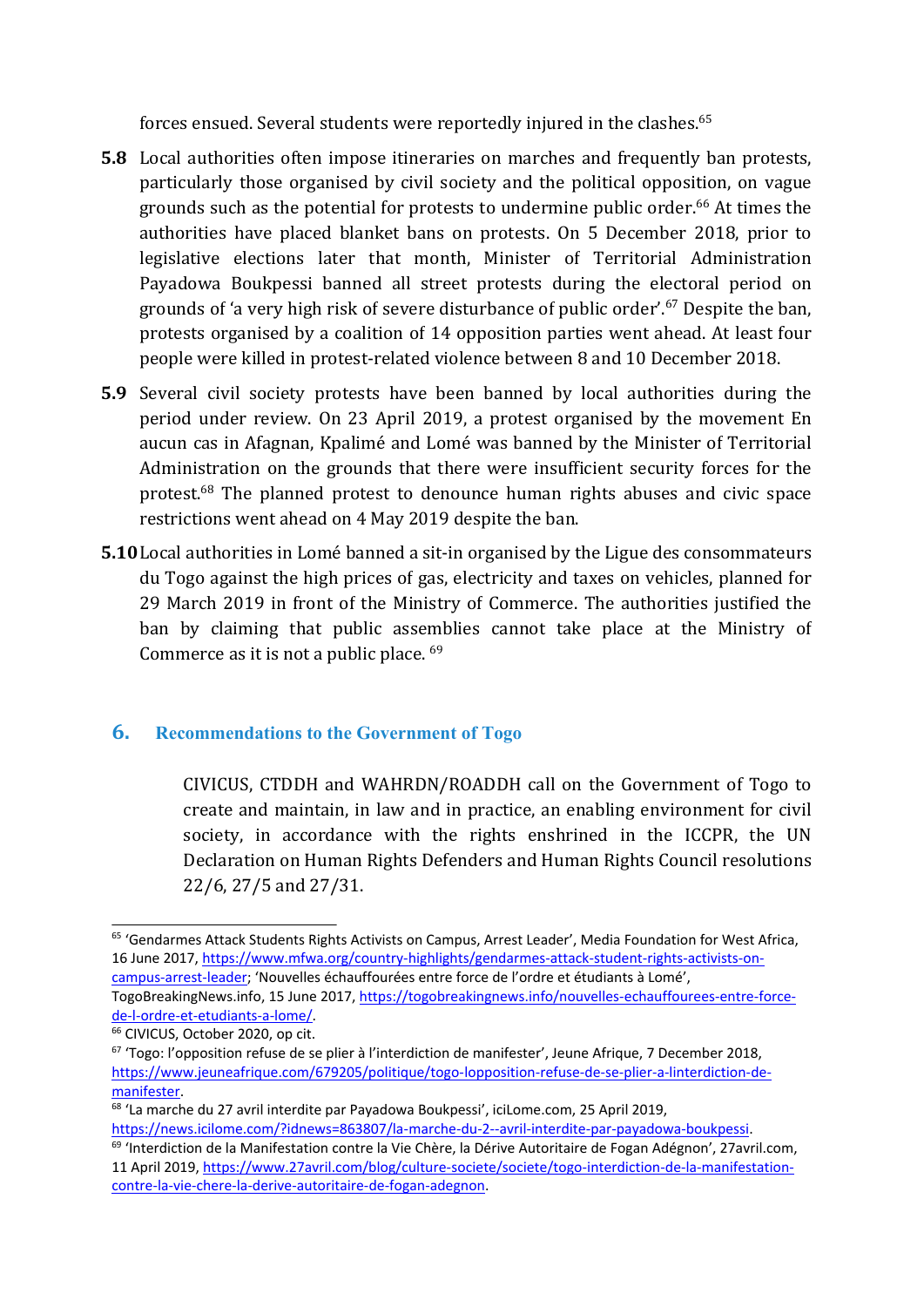At <sup>a</sup> minimum, the following conditions should be guaranteed: the freedoms of association, peaceful assembly and expression, the right to operate free from unwarranted state interference, the right to communicate and cooperate, the right to seek and secure funding and the state'<sup>s</sup> duty to protect. In the light of this, the following specific recommendations are made:

#### **16.1 Freedom of association**

- Take measures to foster <sup>a</sup> safe, respectful and enabling environment for civil society, including by removing legal and policy measures that unwarrantedly limit the freedom of association.
- Abolish criminal responsibility for organising and participating in the activities of non-registered organisations and lift the ban on the activities of nonregistered organisations.
- Cease unjustifiable disruptions to legitimate activities organised by CSOs.
- Remove undue restrictions on the freedom of association, including administrative delays in delivering declaration of registration receipts to CSOs.
- Consult, in an inclusive way, with civil society on amending the law on associations that removes undue restrictions on the freedom of association to bring it into compliance with ICCPR articles 21 and 22.
- Guarantee the effective and independent functioning of autonomous trade unions.

#### **16.2 Protection of human rights defenders**

- Provide civil society members, HRDs and journalists with <sup>a</sup> safe and secure environment in which to carry out their work, conduct impartial, thorough and effective investigations into all cases of attacks, harassment and intimidation against them and bring the perpetrators of such offences to justice.
- Ensure that HRDs are able to carry out their legitimate activities without fear or undue hindrance, obstruction, or legal and administrative harassment.
- Undertake <sup>a</sup> consolidated process of repeal or amendment of legislation and decrees that unwarrantedly restrict the legitimate work of HRDs, in line with the UN Declaration on Human Rights Defenders.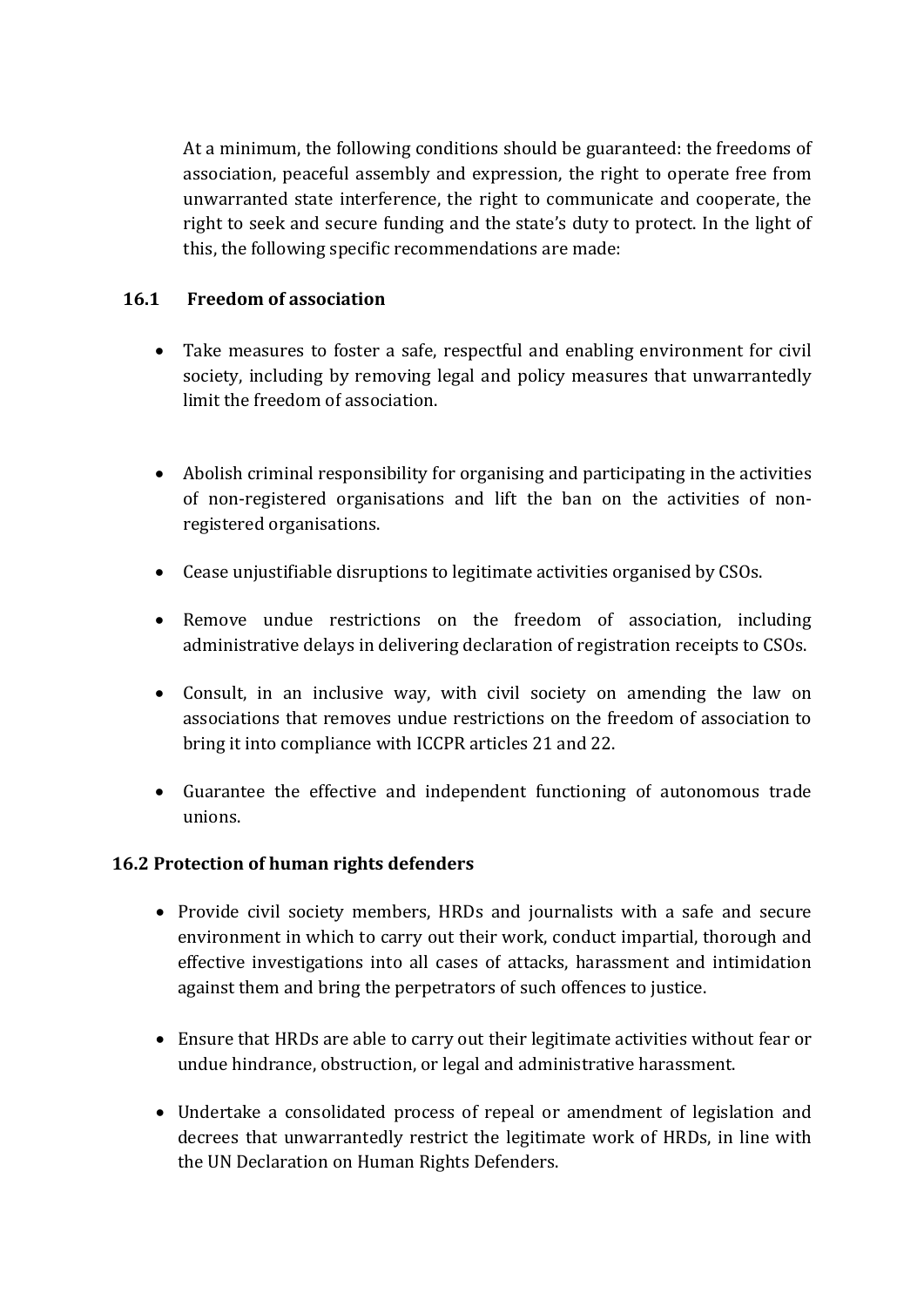- Publicly condemn at the highest levels of governmen<sup>t</sup> instances of harassment and intimidation of CSOs and activists.
- Systematically apply legal provisions that promote and protect human rights and establish mechanisms that protect HRDs, including by adopting <sup>a</sup> specific law on the protection of HRDs in accordance with Human Rights Council resolution 27.31.

#### **16.3 Freedom of expression, media freedom and access to information**

- Ensure the freedom of expression and media freedom by bringing all national legislation into line with international standards.
- Review the Penal Code, the Press and Communication Code and the cybersecurity law in order to bring it into line with best practices and international standards in the area of the freedom of expression.
- Reinstate all media outlets that have unwarrantedly been closed.
- Cease any practices of suspending media.
- Reform defamation legislation in conformity with ICCPR article 19.
- Ensure that journalists and writers may work freely and without fear of retribution for expressing critical opinions or covering topics that the governmen<sup>t</sup> may deem sensitive.
- Take steps to lift restrictions on the freedom of expression and adopt <sup>a</sup> framework for the protection of journalists from persecution, intimidation and harassment.
- Develop an action plan to ensure that internet laws comply with the government'<sup>s</sup> commitment to guarantee the freedom of expression, media freedom and access to information, including by ensuring free access to electronic media, ceasing surveillance and enabling journalists, bloggers and other internet users to play <sup>a</sup> full and active role in promoting and protecting human rights.
- Organise inclusive consultations with journalists and the media in order to resolve disputes that exist concerning current laws affecting media freedom.
- Refrain from adopting any laws providing for censorship or undue control over social and conventional media content.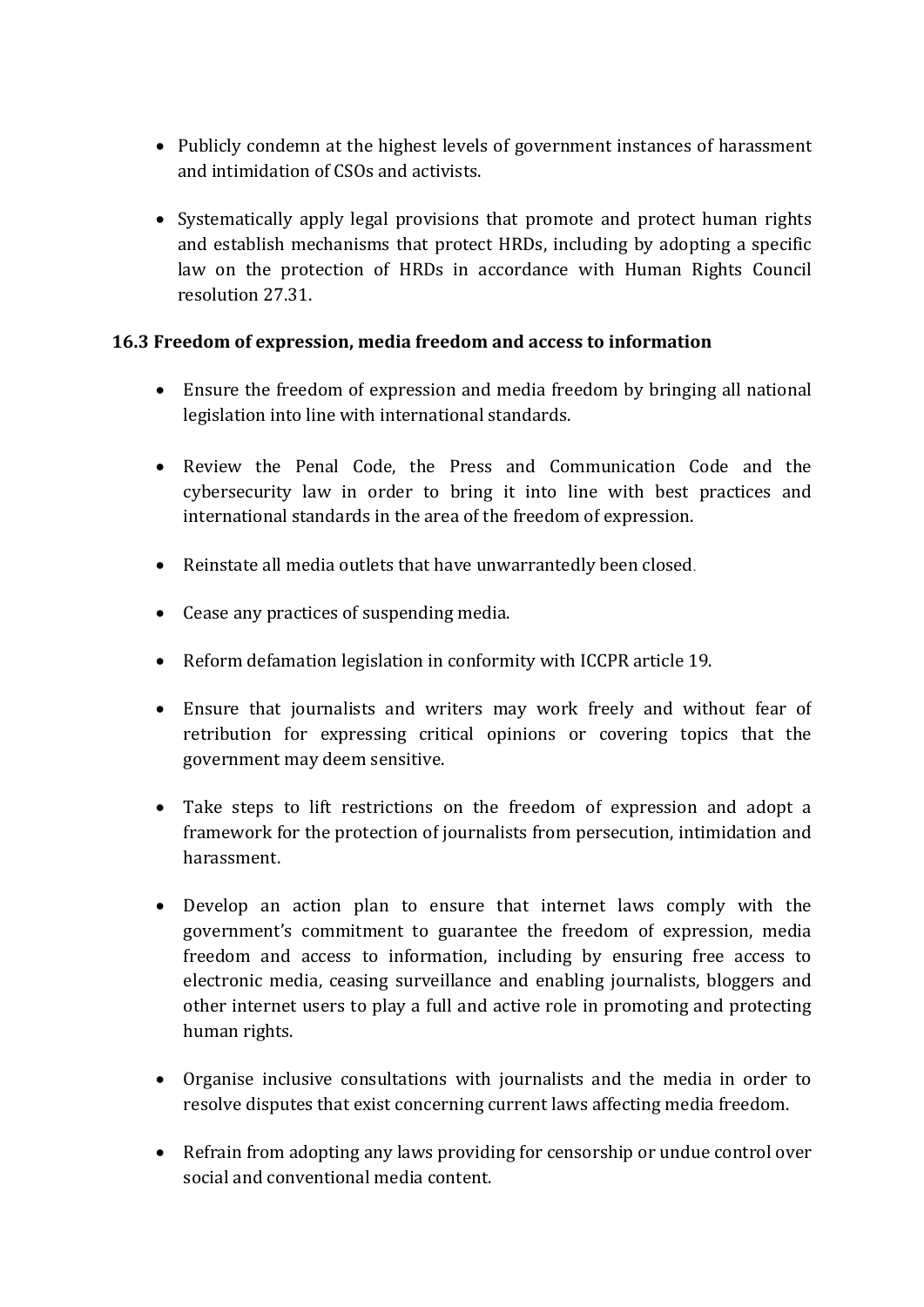Refrain from disrupting access to the internet and social media and put in place measures to prevent further disruptions from taking place, in accordance with the decision of the ECOWAS Community Court of Justice.

### **6.4 Freedom of peaceful assembly**

- Adopt best practices on the freedom of peaceful assembly, as put forward by the 2012 report of the UN Special Rapporteur on the Rights to Freedom of Peaceful Assembly and of Association, which calls for simple processes for the notification of assemblies being held rather than permission being required.
- Amend Law 2019-010 of 12 August 2019 modifying Law 2011-010 of 16 May 2011 and the Penal Code in order to guarantee fully the right to the freedom of peaceful assembly.
- Immediately and impartially investigate all instances of extrajudicial killing and excessive force committed by security forces in the context of protests.
- Review and if necessary update existing human rights training for police and security forces, with the assistance of independent CSOs, to foster the more consistent application of international human rights standards, including the UN Basic Principles on the Use of Force and Firearms.
- Publicly condemn at the highest levels all instances of the use of excessive and brutal force by security forces in response to protests, launch formal investigations into such instances and bring the perpetrators to justice.
- Provide recourse to judicial review and effective remedy, including compensation, in cases of unlawful denial of the right to the freedom of peaceful assembly by state authorities.

#### **6.5 Access to UN Special Procedures mandate holders**

 Extend <sup>a</sup> standing invitation to all UN Special Procedure mandate holders and prioritise official visits by the: 1) Special Rapporteur on the situation of human rights defenders; 2) Special Rapporteur on the Promotion and Protection of the Right to Freedom of Opinion and Expression; and 3) Special Rapporteur on the Rights to Freedom of Peaceful Assembly and of Association.

#### **6.6 State engagement with civil society**